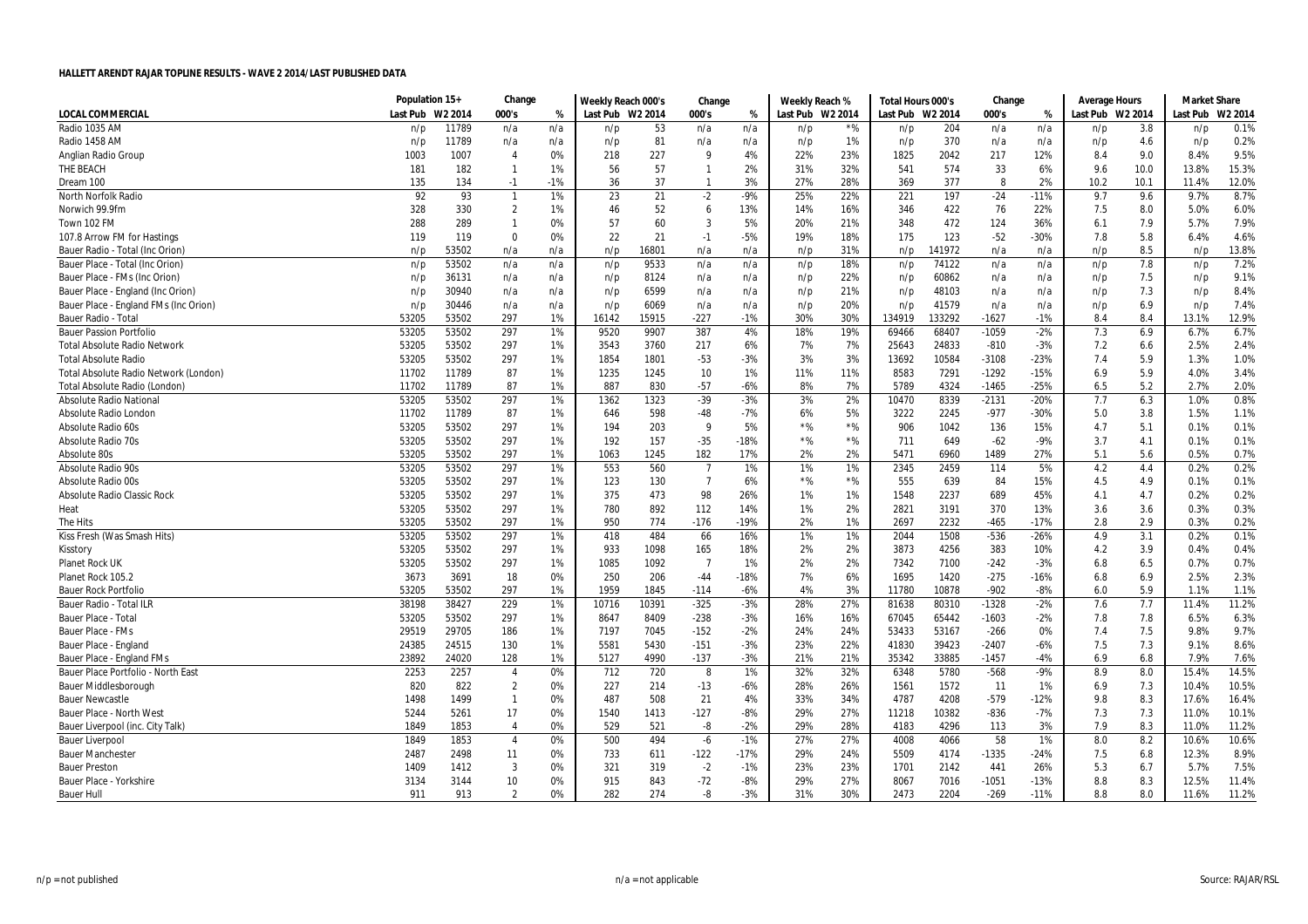|                                         | Population 15+   |       | Change         |       | Weekly Reach 000's |      | Change         |        | Weekly Reach %   |     | Total Hours 000's |         | Change         |        | <b>Average Hours</b> |      | <b>Market Share</b> |         |
|-----------------------------------------|------------------|-------|----------------|-------|--------------------|------|----------------|--------|------------------|-----|-------------------|---------|----------------|--------|----------------------|------|---------------------|---------|
| <b>LOCAL COMMERCIAL</b>                 | Last Pub W2 2014 |       | 000's          | %     | Last Pub W2 2014   |      | 000's          | %      | Last Pub W2 2014 |     | Last Pub          | W2 2014 | 000's          | %      | Last Pub W2 2014     |      | Last Pub            | W2 2014 |
| <b>Bauer Leeds</b>                      | 990              | 994   | $\overline{4}$ | 0%    | 195                | 167  | $-28$          | $-14%$ | 20%              | 17% | 1617              | 1367    | $-250$         | $-15%$ | 8.3                  | 8.2  | 8.5%                | 7.5%    |
| <b>Bauer Sheffield</b>                  | 1292             | 1298  | 6              | 0%    | 446                | 416  | $-30$          | $-7%$  | 34%              | 32% | 4029              | 3487    | $-542$         | $-13%$ | 9.0                  | 8.4  | 16.0%               | 13.8%   |
| <b>Bauer Radio London</b>               | 11702            | 11789 | 87             | 1%    | 3667               | 3600 | $-67$          | $-2%$  | 31%              | 31% | 24890             | 22551   | $-2339$        | $-9%$  | 6.8                  | 6.3  | 11.6%               | 10.6%   |
| Kiss 100 FM                             | 11702            | 11789 | 87             | 1%    | 1841               | 1860 | 19             | 1%     | 16%              | 16% | 10343             | 10158   | $-185$         | $-2%$  | 5.6                  | 5.5  | 4.8%                | 4.8%    |
| Magic 105.4 (London)                    | 11702            | 11789 | 87             | 1%    | 1943               | 1929 | $-14$          | $-1%$  | 17%              | 16% | 11325             | 10148   | $-1177$        | $-10%$ | 5.8                  | 5.3  | 5.3%                | 4.8%    |
| Bauer Place - North East FMs            | 2253             | 2257  | $\overline{4}$ | 0%    | 591                | 589  | $-2$           | 0%     | 26%              | 26% | 4443              | 4227    | $-216$         | $-5%$  | 7.5                  | 7.2  | 10.8%               | 10.6%   |
| <b>Metro Radio</b>                      | 1498             | 1499  | 1              | 0%    | 417                | 436  | 19             | 5%     | 28%              | 29% | 3633              | 3311    | $-322$         | $-9%$  | 8.7                  | 7.6  | 13.4%               | 12.9%   |
| <b>TFM Radio</b>                        | 820              | 822   | $\overline{2}$ | 0%    | 175                | 154  | $-21$          | $-12%$ | 21%              | 19% | 811               | 916     | 105            | 13%    | 4.6                  | 6.0  | 5.4%                | 6.1%    |
| C.F.M. (Bauer Carlisle)                 | 252              | 253   | $\mathbf{1}$   | 0%    | 111                | 111  | 0              | 0%     | 44%              | 44% | 1050              | 1044    | -6             | $-1%$  | 9.5                  | 9.4  | 20.9%               | 20.4%   |
| <b>Bauer FM Liverpool</b>               | 1849             | 1853  | $\overline{4}$ | 0%    | 480                | 468  | $-12$          | $-3%$  | 26%              | 25% | 3454              | 3438    | $-16$          | 0%     | 7.2                  | 7.3  | 9.1%                | 9.0%    |
| Total City Talk/Magic 1548              | 1849             | 1853  | $\overline{4}$ | 0%    | 135                | 138  | 3              | 2%     | 7%               | 7%  | 905               | 1088    | 183            | 20%    | 6.7                  | 7.9  | 2.4%                | 2.8%    |
| City Talk 105.9                         | 1607             | 1610  | 3              | 0%    | 62                 | 68   | 6              | 10%    | 4%               | 4%  | 175               | 230     | 55             | 31%    | 2.8                  | 3.4  | 0.5%                | 0.7%    |
| Bauer Place - North West FMs            | 5097             | 5113  | 16             | 0%    | 1398               | 1281 | $-117$         | $-8%$  | 27%              | 25% | 9397              | 8728    | $-669$         | $-7%$  | 6.7                  | 6.8  | 9.6%                | 8.7%    |
| Radio City 96.7                         | 1849             | 1853  | $\overline{4}$ | 0%    | 447                | 439  | -8             | $-2%$  | 24%              | 24% | 3278              | 3208    | $-70$          | $-2%$  | 7.3                  | 7.3  | 8.6%                | 8.4%    |
| Key 103 (Manchester)                    | 2487             | 2498  | 11             | 0%    | 660                | 558  | $-102$         | $-15%$ | 27%              | 22% | 4593              | 3535    | $-1058$        | $-23%$ | 7.0                  | 6.3  | 10.2%               | 7.5%    |
| 97.4 Rock FM                            | 1262             | 1264  | $\overline{2}$ | 0%    | 306                | 293  | $-13$          | $-4%$  | 24%              | 23% | 1525              | 1985    | 460            | 30%    | 5.0                  | 6.8  | 6.0%                | 7.7%    |
| Bauer Place - Yorkshire FMs             | 2788             | 2798  | 10             | 0%    | 720                | 663  | $-57$          | $-8%$  | 26%              | 24% | 5304              | 4685    | $-619$         | $-12%$ | 7.4                  | 7.1  | 9.2%                | 8.5%    |
| 96.3 Radio Aire                         | 644              | 647   | 3              | 0%    | 114                | 99   | $-15$          | $-13%$ | 18%              | 15% | 675               | 566     | $-109$         | $-16%$ | 5.9                  | 5.7  | 5.6%                | 5.0%    |
| <b>Hallam FM</b>                        | 1292             | 1298  | 6              | 0%    | 386                | 346  | $-40$          | $-10%$ | 30%              | 27% | 2956              | 2528    | $-428$         | $-14%$ | 7.7                  | 7.3  | 11.7%               | 10.0%   |
| 96.9 Viking FM                          | 911              | 913   | $\overline{2}$ | 0%    | 224                | 226  | $\overline{2}$ | 1%     | 25%              | 25% | 1674              | 1592    | $-82$          | $-5%$  | 7.5                  | 7.0  | 7.8%                | 8.1%    |
| <b>Bauer Northern Ireland</b>           | 1456             | 1460  | $\overline{4}$ | 0%    | 574                | 583  | 9              | 2%     | 39%              | 40% | 4920              | 5291    | 371            | 8%     | 8.6                  | 9.1  | 17.8%               | 18.9%   |
| 97.4 Cool FM                            | 1001             | 1003  | $\overline{2}$ | 0%    | 361                | 361  | $\Omega$       | 0%     | 36%              | 36% | 2664              | 2773    | 109            | 4%     | 7.4                  | 7.7  | 14.7%               | 15.5%   |
| Downtown Radio (DTR)                    | 1456             | 1460  | $\overline{4}$ | 0%    | 293                | 290  | $-3$           | $-1%$  | 20%              | 20% | 2256              | 2518    | 262            | 12%    | 7.7                  | 8.7  | 8.2%                | 9.0%    |
| Bauer Place - Scotland                  | 4181             | 4236  | 55             | 1%    | 1661               | 1627 | $-34$          | $-2%$  | 40%              | 38% | 15572             | 16436   | 864            | 6%     | 9.4                  | 10.1 | 22.1%               | 22.1%   |
| Bauer Place - Scotland FMs              | 4181             | 4237  | 56             | 1%    | 1494               | 1511 | 17             | 1%     | 36%              | 36% | 13698             | 13986   | 288            | 2%     | 9.2                  | 9.3  | 18.8%               | 18.8%   |
| Bauer Radio - Central Scotland          | 2905             | 2919  | 14             | 0%    | 993                | 957  | $-36$          | $-4%$  | 34%              | 33% | 8052              | 8900    | 848            | 11%    | 8.1                  | 9.3  | 16.9%               | 17.6%   |
| <b>Scotland's Greatest Hits Network</b> | 3608             | 3644  | 36             | 1%    | 335                | 319  | $-16$          | $-5%$  | 9%               | 9%  | 2401              | 2445    | 44             | 2%     | 7.2                  | 7.7  | 4.0%                | 3.9%    |
| <b>Bauer Glasgow</b>                    | 1867             | 1893  | 26             | 1%    | 626                | 599  | $-27$          | $-4%$  | 34%              | 32% | 5037              | 5360    | 323            | 6%     | 8.1                  | 8.9  | 16.8%               | 16.3%   |
| Clyde 1 FM                              | 1867             | 1893  | 26             | 1%    | 563                | 533  | $-30$          | $-5%$  | 30%              | 28% | 4320              | 4526    | 206            | 5%     | 7.7                  | 8.5  | 14.4%               | 13.8%   |
| Clyde 2                                 | 1867             | 1893  | 26             | 1%    | 144                | 135  | $-9$           | $-6%$  | 8%               | 7%  | 717               | 834     | 117            | 16%    | 5.0                  | 6.2  | 2.4%                | 2.5%    |
| <b>Bauer Edinburgh</b>                  | 1136             | 1128  | -8             | $-1%$ | 371                | 361  | $-10$          | $-3%$  | 33%              | 32% | 3015              | 3540    | 525            | 17%    | 8.1                  | 9.8  | 15.5%               | 18.1%   |
| ForthOne                                | 1136             | 1128  | -8             | $-1%$ | 336                | 332  | $-4$           | $-1%$  | 30%              | 29% | 2655              | 2971    | 316            | 12%    | 7.9                  | 8.9  | 13.6%               | 15.2%   |
| Forth <sub>2</sub>                      | 1136             | 1128  | -8             | $-1%$ | 68                 | 68   | $\mathbf 0$    | 0%     | 6%               | 6%  | 360               | 569     | 209            | 58%    | 5.3                  | 8.4  | 1.8%                | 2.9%    |
| Moray Firth Radio (Bauer Inverness)     | 237              | 251   | 14             | 6%    | 109                | 120  | 11             | 10%    | 46%              | 48% | 1119              | 1287    | 168            | 15%    | 10.3                 | 10.7 | 24.3%               | 25.3%   |
| <b>Bauer Aberdeen</b>                   | 330              | 344   | 14             | 4%    | 148                | 156  | 8              | 5%     | 45%              | 45% | 1409              | 1416    | $\overline{7}$ | 0%     | 9.5                  | 9.1  | 23.0%               | 23.1%   |
| Northsound One                          | 330              | 344   | 14             | 4%    | 129                | 139  | 10             | 8%     | 39%              | 40% | 1147              | 1253    | 106            | 9%     | 8.9                  | 9.0  | 18.8%               | 20.5%   |
| Northsound Two                          | 330              | 344   | 14             | 4%    | 34                 | 35   | $\mathbf{1}$   | 3%     | 10%              | 10% | 262               | 163     | -99            | -38%   | 7.7                  | 4.7  | 4.3%                | 2.7%    |
| Radio Borders (Bauer Borders)           | 108              | 110   | $\overline{2}$ | 2%    | 57                 | 59   | $\overline{2}$ | 4%     | 53%              | 54% | 693               | 695     | $\overline{2}$ | 0%     | 12.1                 | 11.8 | 32.4%               | 35.5%   |
| <b>Bauer Dundee</b>                     | 386              | 392   | 6              | 2%    | 195                | 213  | 18             | 9%     | 51%              | 54% | 2330              | 2351    | 21             | 1%     | 12.0                 | 11.0 | 31.8%               | 31.9%   |
| Tay-FM                                  | 386              | 392   | 6              | 2%    | 148                | 164  | 16             | 11%    | 38%              | 42% | 1388              | 1438    | 50             | 4%     | 9.4                  | 8.8  | 19.0%               | 19.5%   |
| Tay-AM                                  | 386              | 392   | 6              | 2%    | 82                 | 82   | 0              | 0%     | 21%              | 21% | 942               | 913     | $-29$          | $-3%$  | 11.4                 | 11.2 | 12.9%               | 12.4%   |
| West Sound (Bauer Southwest Scotland)   | 390              | 398   | 8              | 2%    | 176                | 177  | $\mathbf{1}$   | 1%     | 45%              | 45% | 1864              | 1953    | 89             | 5%     | 10.6                 | 11.0 | 26.7%               | 27.9%   |
| Kerrang!                                | 53205            | 53502 | 297            | 1%    | 977                | 893  | $-84$          | $-9%$  | 2%               | 2%  | 3909              | 3739    | $-170$         | -4%    | 4.0                  | 4.2  | 0.4%                | 0.4%    |
| <b>Kiss UK</b>                          | 53205            | 53502 | 297            | 1%    | 4612               | 4633 | 21             | 0%     | 9%               | 9%  | 25767             | 26665   | 898            | 3%     | 5.6                  | 5.8  | 2.5%                | 2.6%    |
| <b>Kiss East</b>                        | 2104             | 2115  | 11             | 1%    | 448                | 425  | $-23$          | $-5%$  | 21%              | 20% | 3279              | 2662    | $-617$         | $-19%$ | 7.3                  | 6.3  | 7.1%                | 5.8%    |
| <b>Kiss West</b>                        | 2409             | 2420  | 11             | 0%    | 455                | 453  | $-2$           | 0%     | 19%              | 19% | 2096              | 2582    | 486            | 23%    | 4.6                  | 5.7  | 4.3%                | 5.2%    |
| Magic UK                                | 53205            | 53502 | 297            | 1%    | 3432               | 3508 | 76             | 2%     | 6%               | 7%  | 21856             | 19785   | $-2071$        | $-9%$  | 6.4                  | 5.6  | 2.1%                | 1.9%    |
| Magic Network - North                   | 10595            | 10625 | 30             | 0%    | 664                | 622  | $-42$          | $-6%$  | 6%               | 6%  | 6488              | 5538    | $-950$         | $-15%$ | 9.8                  | 8.9  | 3.1%                | 2.7%    |
| Magic Network - North East              | 2253             | 2257  | $\overline{4}$ | 0%    | 203                | 193  | $-10$          | $-5%$  | 9%               | 9%  | 1904              | 1554    | $-350$         | $-18%$ | 9.4                  | 8.0  | 4.6%                | 3.9%    |
| Magic 1152 (Newcastle)                  | 1498             | 1499  | $\overline{1}$ | 0%    | 122                | 102  | $-20$          | $-16%$ | 8%               | 7%  | 1154              | 898     | $-256$         | $-22%$ | 9.5                  | 8.8  | 4.2%                | 3.5%    |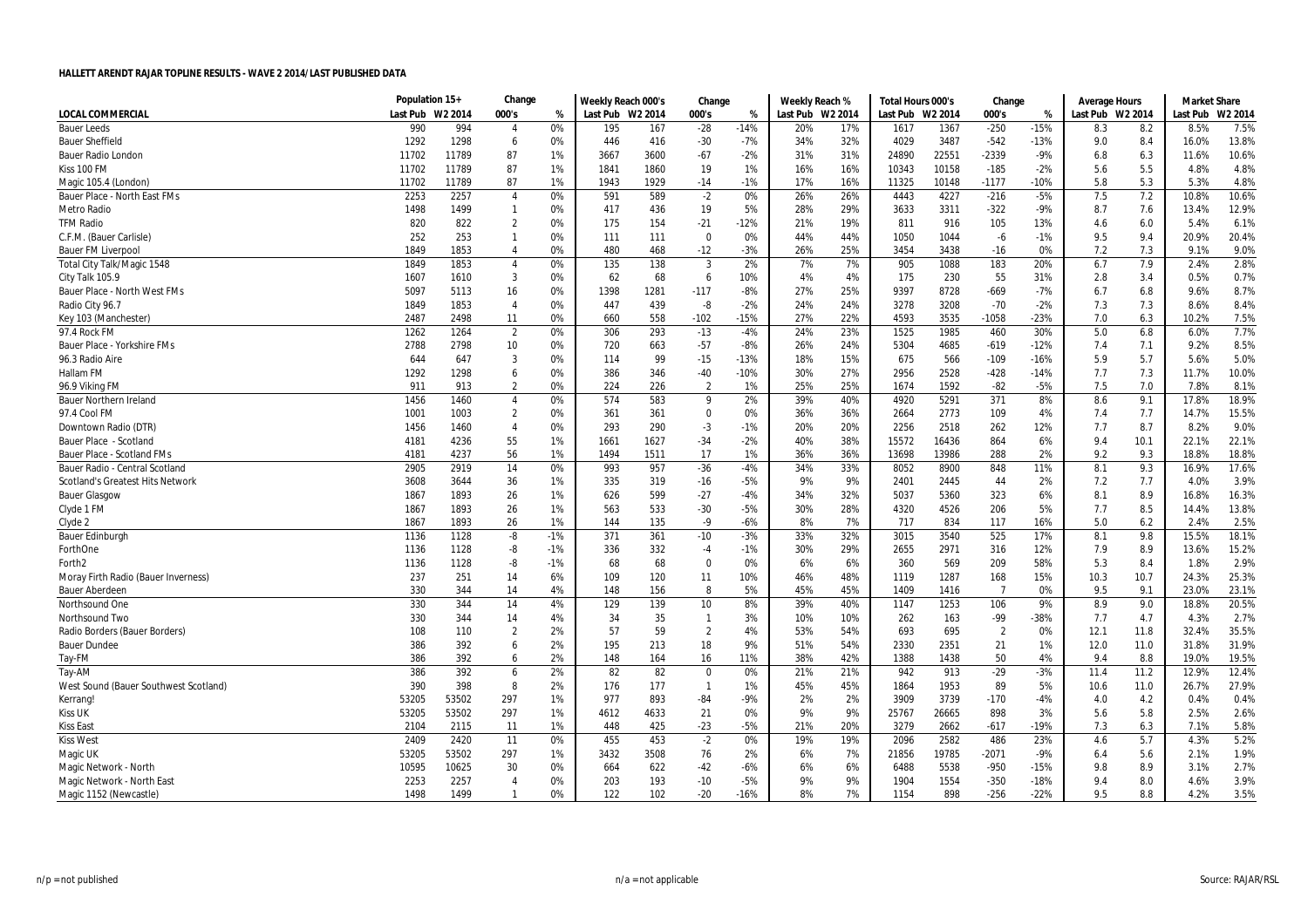|                                                            | Population 15+   |       | Change          |       | Weekly Reach 000's |       | Change         |        | Weekly Reach %   |     | Total Hours 000's |        | Change                  |        | <b>Average Hours</b> |      | <b>Market Share</b> |         |
|------------------------------------------------------------|------------------|-------|-----------------|-------|--------------------|-------|----------------|--------|------------------|-----|-------------------|--------|-------------------------|--------|----------------------|------|---------------------|---------|
| <b>LOCAL COMMERCIAL</b>                                    | Last Pub W2 2014 |       | 000's           | %     | Last Pub W2 2014   |       | 000's          | %      | Last Pub W2 2014 |     | Last Pub W2 2014  |        | 000's                   | %      | Last Pub W2 2014     |      | Last Pub            | W2 2014 |
| Magic 1170 (Teesside)                                      | 820              | 822   | $\overline{2}$  | 0%    | 83                 | 92    | 9              | 11%    | 10%              | 11% | 750               | 656    | $-94$                   | $-13%$ | 9.0                  | 7.2  | 5.0%                | 4.4%    |
| Magic Network - North West                                 | 5208             | 5224  | 16              | 0%    | 188                | 183   | $-5$           | $-3%$  | 4%               | 4%  | 1822              | 1654   | $-168$                  | $-9%$  | 9.7                  | 9.0  | 1.8%                | 1.6%    |
| Magic 1548 (Liverpool)                                     | 1849             | 1853  | $\overline{4}$  | 0%    | 81                 | 79    | $-2$           | $-2%$  | 4%               | 4%  | 729               | 858    | 129                     | 18%    | 9.0                  | 10.9 | 1.9%                | 2.2%    |
| Magic 1152 (Manchester)                                    | 2487             | 2498  | 11              | 0%    | 83                 | 73    | $-10$          | $-12%$ | 3%               | 3%  | 916               | 639    | $-277$                  | $-30%$ | 11.0                 | 8.7  | 2.0%                | 1.4%    |
| Magic 999 (Preston)                                        | 1122             | 1125  | 3               | 0%    | 23                 | 32    | 9              | 39%    | 2%               | 3%  | 176               | 157    | $-19$                   | $-11%$ | 7.6                  | 4.9  | 0.7%                | 0.7%    |
| Magic Network - Yorkshire                                  | 3134             | 3144  | 10              | 0%    | 273                | 246   | $-27$          | $-10%$ | 9%               | 8%  | 2763              | 2330   | $-433$                  | $-16%$ | 10.1                 | 9.5  | 4.3%                | 3.8%    |
| Magic 828 (Leeds)                                          | 990              | 994   | $\overline{4}$  | 0%    | 98                 | 83    | $-15$          | -15%   | 10%              | 8%  | 942               | 801    | $-141$                  | $-15%$ | 9.6                  | 9.6  | 4.9%                | 4.4%    |
| Magic AM (Sheffield)                                       | 1292             | 1298  | 6               | 0%    | 96                 | 105   | 9              | 9%     | 7%               | 8%  | 1073              | 959    | $-114$                  | $-11%$ | 11.2                 | 9.2  | 4.2%                | 3.8%    |
| Magic 1161 (Hull)                                          | 911              | 913   | $\overline{2}$  | 0%    | 84                 | 66    | $-18$          | $-21%$ | 9%               | 7%  | 800               | 612    | $-188$                  | $-24%$ | 9.5                  | 9.2  | 3.7%                | 3.1%    |
| Wave 105 FM (Bauer South Coast)                            | 1800             | 1811  | 11              | 1%    | 404                | 376   | $-28$          | $-7%$  | 22%              | 21% | 4112              | 4276   | 164                     | 4%     | 10.2                 | 11.4 | 11.5%               | 12.1%   |
| <b>Total Celador Radio</b>                                 | 3432             | 3769  | 337             | 10%   | 554                | 620   | 66             | 12%    | 16%              | 16% | 4068              | 4402   | 334                     | 8%     | 7.3                  | 7.1  | 5.8%                | 5.7%    |
| The Breeze (Basingstoke and North Hampshire)               | 143              | 293   | 150             | 105%  | 26                 | 56    | 30             | 115%   | 18%              | 19% | 122               | 408    | 286                     | 234%   | 4.7                  | 7.3  | 4.4%                | 7.1%    |
| The Breeze (Cheltenham)                                    | n/p              | 167   | n/a             | n/a   | n/p                | 16    | n/a            | n/a    | n/p              | 9%  | n/p               | 132    | n/a                     | n/a    | n/p                  | 8.4  | n/p                 | 3.7%    |
| <b>Celador Radio South</b>                                 | 1844             | 1855  | 11              | 1%    | 257                | 265   | 8              | 3%     | 14%              | 14% | 1650              | 1795   | 145                     | 9%     | 6.4                  | 6.8  | 4.5%                | 4.9%    |
| The Breeze (Solent/East Hants and West Surrey)             | 1089             | 1095  | 6               | 1%    | 59                 | 67    | 8              | 14%    | 5%               | 6%  | 460               | 514    | 54                      | 12%    | 7.8                  | 7.7  | 2.1%                | 2.5%    |
| <b>Jack FM South Coast</b>                                 | 1728             | 1738  | 10 <sup>°</sup> | 1%    | 211                | 211   | $\mathbf 0$    | 0%     | 12%              | 12% | 1190              | 1281   | 91                      | 8%     | 5.7                  | 6.1  | 3.5%                | 3.8%    |
| <b>Celador Radio South West</b>                            | 1243             | 1250  | $\overline{7}$  | 1%    | 236                | 240   | 4              | 2%     | 19%              | 19% | 2069              | 1864   | $-205$                  | $-10%$ | 8.8                  | 7.8  | 8.0%                | 7.0%    |
| The Breeze South West (Bristol/Weston/Bath and West Wilts) | 967              | 972   | 5               | 1%    | 76                 | 93    | 17             | 22%    | 8%               | 10% | 444               | 641    | 197                     | 44%    | 5.8                  | 6.9  | 2.3%                | 3.2%    |
|                                                            |                  |       | $\overline{2}$  | 1%    | 54                 | 55    | $\mathbf{1}$   | 2%     | 19%              | 19% |                   | 747    |                         | 12%    |                      |      |                     | 10.5%   |
| The Breeze (Yeovil/Shaftesbury and Bridgwater)             | 291              | 293   | 5               |       |                    |       |                | $-4%$  | 19%              | 17% | 665               |        | 82                      |        | 12.3                 | 13.6 | 9.5%                |         |
| 106 JACKfm (Bristol)                                       | 628              | 633   |                 | 1%    | 116                | 111   | $-5$           |        |                  |     | 708               | 565    | $-143$                  | $-20%$ | 6.1                  | 5.1  | 5.8%                | 4.6%    |
| Jack fm Swindon                                            | 203              | 205   | $\overline{2}$  | 1%    | 32                 | 36    | $\overline{4}$ | 13%    | 16%              | 17% | 290               | 293    | 3                       | 1%     | 9.1                  | 8.3  | 6.6%                | 6.4%    |
| <b>Central FM</b>                                          | 210              | 214   | $\overline{4}$  | 2%    | 49                 | 48    | $-1$           | $-2%$  | 23%              | 23% | 266               | 274    | 8                       | 3%     | 5.5                  | 5.7  | 7.4%                | 7.3%    |
| <b>Total Cheshire Radio</b>                                | 378              | 377   | $-1$            | 0%    | 67                 | 64    | $-3$           | $-4%$  | 18%              | 17% | 482               | 415    | $-67$                   | $-14%$ | 7.2                  | 6.5  | 6.6%                | 5.8%    |
| Cheshire's Silk 106.9                                      | 185              | 185   | $\Omega$        | 0%    | 22                 | 26    | $\overline{4}$ | 18%    | 12%              | 14% | 142               | 196    | 54                      | 38%    | 6.3                  | 7.7  | 4.1%                | 5.5%    |
| Chester's Dee 106.3                                        | 193              | 193   | 0               | 0%    | 44                 | 39    | $-5$           | $-11%$ | 23%              | 20% | 340               | 219    | $-121$                  | $-36%$ | 7.7                  | 5.7  | 8.8%                | 6.2%    |
| <b>Total CN Radio</b>                                      | 851              | 849   | $-2$            | 0%    | 269                | 263   | -6             | $-2%$  | 32%              | 31% | 2220              | 1995   | $-225$                  | $-10%$ | 8.3                  | 7.6  | 13.8%               | 12.8%   |
| The Bay                                                    | 281              | 283   | $\overline{2}$  | 1%    | 109                | 107   | $-2$           | $-2%$  | 39%              | 38% | 979               | 905    | $-74$                   | $-8%$  | 9.0                  | 8.4  | 16.2%               | 15.5%   |
| Citybeat 96.7/102.5FM                                      | 570              | 567   | $-3$            | $-1%$ | 136                | 148   | 12             | 9%     | 24%              | 26% | 939               | 1037   | 98                      | 10%    | 6.9                  | 7.0  | 9.2%                | 10.9%   |
| <b>Lakeland Radio</b>                                      | 51               | 52    | $\overline{1}$  | 2%    | 21                 | 20    | $-1$           | $-5%$  | 41%              | 38% | 163               | 152    | $-11$                   | $-7%$  | 7.9                  | 7.7  | 13.6%               | 12.7%   |
| Communicorp UK                                             | 17758            | 17814 | 56              | 0%    | 3042               | 3252  | 210            | 7%     | 17%              | 18% | 22478             | 25403  | 2925                    | 13%    | 7.4                  | 7.8  | 6.8%                | 7.6%    |
| Capital Scotland                                           | 2787             | 2798  | 11              | 0%    | 534                | 523   | $-11$          | $-2%$  | 19%              | 19% | 3481              | 3691   | 210                     | 6%     | 6.5                  | 7.1  | 7.7%                | 7.7%    |
| <b>Capital South Wales</b>                                 | 1029             | 1031  | $\overline{2}$  | 0%    | 171                | 184   | 13             | 8%     | 17%              | 18% | 984               | 981    | $-3$                    | 0%     | 5.8                  | 5.3  | 5.1%                | 4.8%    |
| Heart Yorkshire (was Real Radio Yorkshire)                 | 3134             | 3146  | 12              | 0%    | 332                | 370   | 38             | 11%    | 11%              | 12% | 2579              | 3323   | 744                     | 29%    | 7.8                  | 9.0  | 4.4%                | 5.7%    |
| Heart North Wales (was Real Radio Wales (North))           | 725              | 726   | $\overline{1}$  | 0%    | 63                 | 67    | $\overline{4}$ | 6%     | 9%               | 9%  | 419               | 281    | $-138$                  | $-33%$ | 6.6                  | 4.2  | 2.7%                | 1.8%    |
| 106.1 Real XS Manchester (was 106.1 Rock Radio)            | 2914             | 2926  | 12              | 0%    | 186                | 148   | $-38$          | $-20%$ | 6%               | 5%  | 853               | 676    | $-177$                  | $-21%$ | 4.6                  | 4.6  | 1.6%                | 1.2%    |
| Smooth Radio East Midlands                                 | 2470             | 2483  | 13              | 1%    | 364                | 387   | 23             | 6%     | 15%              | 16% | 2977              | 3565   | 588                     | 20%    | 8.2                  | 9.2  | 6.1%                | 7.3%    |
| Smooth Radio North East                                    | 2290             | 2293  | $\overline{3}$  | 0%    | 398                | 443   | 45             | 11%    | 17%              | 19% | 3365              | 3519   | 154                     | 5%     | 8.4                  | 7.9  | 8.0%                | 8.7%    |
| Smooth Radio North West                                    | 5583             | 5609  | 26              | 0%    | 1035               | 1165  | 130            | 13%    | 19%              | 21% | 7821              | 9366   | 1545                    | 20%    | 7.6                  | 8.0  | 7.3%                | 8.6%    |
| <b>Connect DAB</b>                                         | 557              | 561   | $\overline{4}$  | 1%    | -8                 | -8    | $\mathbf 0$    | 0%     | 1%               | 1%  | 28                | 47     | 19                      | 68%    | 3.4                  | 6.1  | 0.3%                | 0.4%    |
| Connect FM (was Connect FM and Lite 106.8FM)               | 438              | 441   | 3               | 1%    | 47                 | 41    | -6             | $-13%$ | 11%              | 9%  | 247               | 266    | 19                      | 8%     | 5.2                  | 6.4  | 2.5%                | 2.8%    |
| <b>Radio Essex DAB</b>                                     | 1268             | 1277  | 9               | 1%    | 49                 | 52    | 3              | 6%     | 4%               | 4%  | 157               | 200    | 43                      | 27%    | 3.2                  | 3.8  | 0.6%                | 0.7%    |
| Radio Exe 107.3 FM (was Exeter FM)                         | 195              | 197   | $\overline{2}$  | 1%    | 22                 | 21    | $-1$           | $-5%$  | 11%              | 11% | 135               | 145    | 10                      | 7%     | 6.2                  | 6.8  | 3.2%                | 3.4%    |
| <b>Total Fire Radio</b>                                    | 1326             | 1333  | $\overline{7}$  | 1%    | 47                 | 47    | 0              | 0%     | 4%               | 4%  | 185               | 197    | 12                      | 6%     | 4.0                  | 4.2  | 0.7%                | 0.7%    |
| <b>Fire Radio</b>                                          | 316              | 319   | 3               | 1%    | 39                 | 42    | 3              | 8%     | 12%              | 13% | 170               | 181    | 11                      | 6%     | 4.4                  | 4.3  | 2.5%                | 2.7%    |
| Fire Radio South Coast                                     | 1010             | 1014  | $\overline{4}$  | 0%    | 8                  | 5     | $-3$           | -38%   | 1%               | 1%  | 15                | 16     | $\overline{\mathbf{1}}$ | 7%     | 1.9                  | 3.1  | 0.1%                | 0.1%    |
| 3FM                                                        | 72               | 72    | $\mathbf 0$     | 0%    | 26                 | 25    | $-1$           | $-4%$  | 36%              | 35% | 273               | 236    | $-37$                   | $-14%$ | 10.6                 | 9.4  | 17.8%               | 16.0%   |
| Total Global Radio (UK)                                    | 53205            | 53502 | 297             | 1%    | 21418              | 21390 | $-28$          | 0%     | 40%              | 40% | 179014            | 183825 | 4811                    | 3%     | 8.4                  | 8.6  | 17.4%               | 17.8%   |
| <b>Classic FM</b>                                          | 53205            | 53502 | 297             | 1%    | 5307               | 5439  | 132            | 2%     | 10%              | 10% | 33910             | 36461  | 2551                    | 8%     | 6.4                  | 6.7  | 3.3%                | 3.6%    |
| Capital Network (UK) & Capital XTRA (UK)                   | 53205            | 53502 | 297             | 1%    | 7844               | 7841  | $-3$           | 0%     | 15%              | 15% | 45687             | 45432  | $-255$                  | $-1%$  | 5.8                  | 5.8  | 4.4%                | 4.4%    |
| Capital Network (UK)                                       | 53205            | 53502 | 297             | 1%    | 7319               | 7327  | 8              | 0%     | 14%              | 14% | 41310             | 41435  | 125                     | 0%     | 5.6                  | 5.7  | 4.0%                | 4.0%    |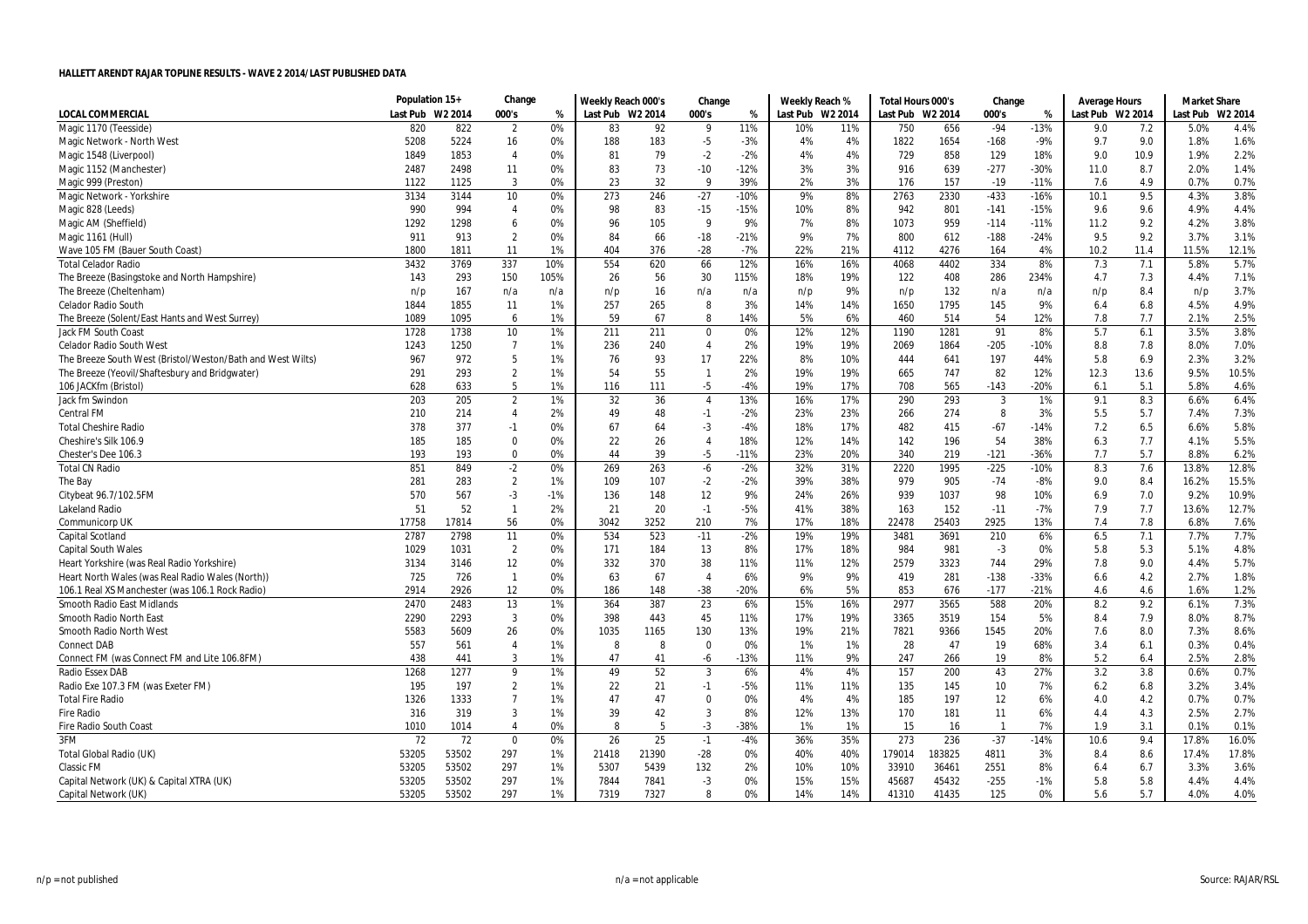|                                                                 | Population 15+ |                | Change         |          | Weekly Reach 000's |             | Change         |             | Weekly Reach % |                     | Total Hours 000's |                | Change      |                | Average Hours    |            | <b>Market Share</b> |                     |
|-----------------------------------------------------------------|----------------|----------------|----------------|----------|--------------------|-------------|----------------|-------------|----------------|---------------------|-------------------|----------------|-------------|----------------|------------------|------------|---------------------|---------------------|
| LOCAL COMMERCIAI                                                | Last Pub       | W2 2014        | 000's          | %        | Last Pub           | W2 2014     | 000's          | %           | Last Pub       | W <sub>2</sub> 2014 | Last Pub W2 2014  |                | 000's       | %              | Last Pub W2 2014 |            | Last Pub            | W <sub>2</sub> 2014 |
| Capital Birmingham                                              | 2209           | 2219           | 10             | 0%       | 462                | 452         | $-10$          | $-2%$       | 21%            | 20%                 | 2768              | 2602           | $-166$      | $-6%$          | 6.0              | 5.8        | 7.1%                | 7.2%                |
| <b>Capital East Midlands</b>                                    | 2235           | 2246           | 11             | 0%       | 486                | 491         | 5              | 1%          | 22%            | 22%                 | 2876              | 3048           | 172         | 6%             | 5.9              | 6.2        | 6.5%                | 6.9%                |
| Capital London                                                  | 11702          | 11789          | 87             | 1%       | 1908               | 2198        | 290            | 15%         | 16%            | 19%                 | 9485              | 10243          | 758         | 8%             | 5.0              | 4.7        | 4.4%                | 4.8%                |
| <b>Capital Manchester</b>                                       | 2914           | 2926           | 12             | 0%       | 627                | 526         | $-101$         | -16%        | 22%            | 18%                 | 3704              | 3324           | $-380$      | $-10%$         | 5.9              | 6.3        | 7.0%                | 5.9%                |
| <b>Capital North East</b>                                       | 2230           | 2233           | 3              | 0%       | 421                | 473         | 52             | 12%         | 19%            | 21%                 | 2742              | 2727           | $-15$       | $-1%$          | 6.5              | 5.8        | 6.7%                | 6.9%                |
| Capital North West and Wales (was Heart North West and Wales)   | 1026           | 1028           | $\overline{2}$ | 0%       | 212                | 198         | $-14$          | $-7%$       | 21%            | 19%                 | 1365              | 1155           | $-210$      | $-15%$         | 6.4              | 5.8        | 6.4%                | 5.7%                |
| Capital Scotland                                                | 2787           | 2798           | 11             | 0%       | 534                | 523         | $-11$          | $-2%$       | 19%            | 19%                 | 3481              | 3691           | 210         | 6%             | 6.5              | 7.1        | 7.7%                | 7.7%                |
| <b>Capital South Coast</b>                                      | 1161           | 1168           | $\overline{7}$ | 1%       | 213                | 201         | $-12$          | $-6%$       | 18%            | 17%                 | 1149              | 1091           | $-58$       | $-5%$          | 5.4              | 5.4        | 5.0%                | 4.9%                |
| <b>Capital South Wales</b>                                      | 1029           | 1031           | $\overline{2}$ | 0%       | 171                | 184         | 13             | 8%          | 17%            | 18%                 | 984               | 981            | $-3$        | 0%             | 5.8              | 5.3        | 5.1%                | 4.8%                |
| Capital Yorkshire                                               | 4532           | 4548           | 16             | 0%       | 1019               | 1044        | 25             | 2%          | 22%            | 23%                 | 7568              | 7747           | 179         | 2%             | 7.4              | 7.4        | 8.5%                | 8.9%                |
| Capital XTRA (UK)                                               | 53205          | 53502          | 297            | 1%       | 898                | 838         | $-60$          | $-7%$       | 2%             | 2%                  | 4376              | 3998           | $-378$      | $-9%$          | 4.9              | 4.8        | 0.4%                | 0.4%                |
| Capital XTRA (London)                                           | 11702          | 11789          | 87             | 1%       | 411                | 358         | $-53$          | $-13%$      | 4%             | 3%                  | 1755              | 1813           | 58          | 3%             | 4.3              | 5.1        | 0.8%                | 0.9%                |
| Gold Network (UK)                                               | 53205          | 53502          | 297            | 1%       | 772                | 857         | 85             | 11%         | 1%             | 2%                  | 6069              | 6959           | 890         | 15%            | 7.9              | 8.1        | 0.6%                | 0.7%                |
| <b>Gold East Midlands</b>                                       | 2235           | 2246           | 11             | 0%       | 98                 | 85          | $-13$          | $-13%$      | 4%             | 4%                  | 1180              | 991            | $-189$      | $-16%$         | 12.1             | 11.7       | 2.7%                | 2.2%                |
| Gold London                                                     | 11702          | 11789          | 87             | 1%       | 304                | 263         | $-41$          | $-13%$      | 3%             | 2%                  | 2097              | 2721           | 624         | 30%            | 6.9              | 10.4       | 1.0%                | 1.3%                |
| <b>Gold Manchester</b>                                          | 2914           | 2926           | 12             | 0%       | 90                 | 66          | $-24$          | $-27%$      | 3%             | 2%                  | 419               | 576            | 157         | 37%            | 4.7              | 8.7        | 0.8%                | 1.0%                |
| Heart Network (UK)                                              | 53205          | 53502          | 297            | 1%       | 9126               | 9069        | $-57$          | $-1%$       | 17%            | 17%                 | 63575             | 66251          | 2676        | 4%             | 7.0              | 7.3        | 6.2%                | 6.4%                |
| <b>Heart Cambridgeshire</b>                                     | 872            | 877            | 5              | 1%       | 286                | 280         | -6             | $-2%$       | 33%            | 32%                 | 2064              | 2359           | 295         | 14%            | 7.2              | 8.4        | 10.7%               | 12.1%               |
| <b>Heart East Anglia</b>                                        | 1211           | 1216           | 5              | 0%       | 273                | 293         | 20             | 7%          | 23%            | 24%                 | 1874              | 1866           | $-8$        | 0%             | 6.9              | 6.4        | 7.1%                | 7.3%                |
| <b>Heart Essex</b>                                              | 1352           | 1360           | 8              | 1%       | 453                | 455         | 2              | 0%          | 34%            | 33%                 | 3569              | 3854           | 285         | 8%             | 7.9              | 8.5        | 12.3%               | 13.0%               |
| <b>Heart Four Counties</b>                                      | 2042           | 2057           | 15             | 1%       | 497                | 510         | 13             | 3%          | 24%            | 25%                 | 3712              | 3856           | 144         | 4%             | 7.5              | 7.6        | 8.8%                | 9.2%                |
| <b>Heart Kent</b>                                               | 1232           | 1243           | 11             | 1%       | 362                | 401         | 39             | 11%         | 29%            | 32%                 | 2891              | 3492           | 601         | 21%            | 8.0              | 8.7        | 10.6%               | 12.7%               |
| <b>Heart Londor</b>                                             | 11702          | 11789          | 87             | 1%       | 1807               | 1837        | 30             | 2%          | 15%            | 16%                 | 11398             | 11565          | 167         | 1%             | 6.3              | 6.3        | 5.3%                | 5.5%                |
| Heart North East (was Real Radio North East)                    | 2290           | 2293           | $\overline{3}$ | 0%       | 249                | 243         | -6             | $-2%$       | 11%            | 11%                 | 1364              | 1534           | 170         | 12%            | 5.5              | 6.3        | 3.3%                | 3.8%                |
| Heart North West (was Real Radio North West)                    | 5593           | 5609           | 16             | 0%       | 505                | 531         | 26             | 5%          | 9%             | 9%                  | 3533              | 3825           | 292         | 8%             | 7.0              | 7.2        | 3.3%                | 3.5%                |
| Heart Scotland (was Real Radio Scotland)                        | 2787           | 2798           | 11             | 0%       | 499                | 421         | $-78$          | -16%        | 18%            | 15%                 | 3515              | 2870           | $-645$      | $-18%$         | 7.0              | 6.8        | 7.7%                | 6.0%                |
| <b>Heart Solent</b>                                             | 1824           | 1834           | 10             | 1%       | 323                | 312         | $-11$          | $-3%$       | 18%            | 17%                 | 1826              | 1947           | 121         | 7%             | 5.7              | 6.2        | 4.9%                | 5.4%                |
| <b>Heart South West</b>                                         | 1429           | 1436           | $\overline{7}$ | 0%       | 453                | 421         | $-32$          | $-7%$       | 32%            | 29%                 | 3234              | 3208           | $-26$       | $-1%$          | 7.1              | 7.6        | 9.4%                | 9.4%                |
| <b>Heart Cornwall</b>                                           | 459            | 462            | 3              | 1%       | 102                | 102         | n/a            | n/a         | 22%            | 22%                 | 776               | 756            | $-20$       | $-3%$          | 7.6              | 7.4        | 6.3%                | 6.3%                |
| <b>Heart Sussex</b>                                             | 1399           | 1409           | 10             | 1%       | 401                | 352         | -49            | $-12%$      | 29%            | 25%                 | 3115              | 2961           | $-154$      | $-5%$          | 7.8              | 8.4        | 10.7%               | 9.7%                |
| <b>Heart Thames Valley</b>                                      | 1443           | 1454           | 11             | 1%       | 365                | 378         | 13             | 4%          | 25%            | 26%                 | 2632              | 2807           | 175         | 7%             | 7.2              | 7.4        | 9.6%                | 10.5%               |
| Heart North Wales (was Real Radio Wales (North))                | 725            | 726            | $\overline{1}$ | 0%       | 63                 | 67          | $\overline{4}$ | 6%          | 9%             | 9%                  | 419               | 281            | $-138$      | $-33%$         | 6.6              | 4.2        | 2.7%                | 1.8%                |
| Heart South Wales (was Real Radio Wales (South))                | 1884           | 1885           | $\overline{1}$ | 0%       | 430                | 482         | 52             | 12%         | 23%            | 26%                 | 4477              | 4525<br>5784   | 48          | 1%             | 10.4             | 9.4        | 11.6%               | 11.5%               |
| <b>Heart West Country</b>                                       | 2221           | 2235           | 14             | 1%       | 659                | 675         | 16             | 2%          | 30%            | 30%                 | 5508              |                | 276         | 5%             | 8.4              | 8.6        | 11.6%               | 12.0%               |
| <b>Heart West Midlands</b>                                      | 3708           | 3726           | 18             | 0%       | 717                | 730         | 13             | 2%          | 19%            | 20%                 | 4805              | 4194           | $-611$      | $-13%$<br>29%  | 6.7              | 5.7        | 7.1%                | 6.6%                |
| Heart Yorkshire (was Real Radio Yorkshire)                      | 3134           | 3146           | 12             | 0%       | 332                | 370         | 38             | 11%         | 11%            | 12%                 | 2579              | 3323           | 744         |                | 7.8              | 9.0        | 4.4%                | 5.7%                |
| LBC Network (UK)                                                | 53205          | 53502          | 297            | 1%       | 1229               | 1275<br>982 | 46             | 4%<br>$-3%$ | 2%<br>9%       | 2%<br>8%            | 13397             | 13323<br>10491 | $-74$       | $-1%$<br>$-7%$ | 10.9             | 10.4       | 1.3%                | 1.3%<br>5.0%        |
| LBC 97.3<br>LBC News 1152                                       | 11702<br>11702 | 11789<br>11789 | 87             | 1%<br>1% | 1012               |             | $-30$<br>36    | 13%         | 2%             |                     | 11252<br>1088     | 1416           | $-761$      | 30%            | 11.1<br>3.8      | 10.7       | 5.2%<br>0.5%        | 0.7%                |
| Smooth Radio Network (UK)                                       | 53205          | 53502          | 87<br>297      | 1%       | 286<br>4311        | 322<br>4602 | 291            | 7%          | 8%             | 3%<br>9%            | 33422             | 36872          | 328<br>3450 | 10%            | 7.8              | 4.4<br>8.0 | 3.2%                | 3.6%                |
| Smooth Radio Cambridgeshire (was Gold Cambridgeshire)           | 872            | 877            | 5              | 1%       | 45                 | 56          | 11             | 24%         | 5%             | 6%                  | 480               | 544            | 64          | 13%            | 10.6             | 9.8        | 2.5%                | 2.8%                |
| Smooth Radio Devon (was Gold Devon)                             | 1023           | 1027           | $\overline{4}$ | 0%       | 33                 | 28          | $-5$           | -15%        | 3%             | 3%                  | 179               | 248            | 69          | 39%            | 5.4              | 8.9        | 0.8%                | 1.1%                |
| Smooth Radio East Anglia (was Gold East Anglia)                 | 1211           | 1216           | 5              | 0%       | 66                 | 63          | $-3$           | $-5%$       | 5%             | 5%                  | 577               | 476            | $-101$      | $-18%$         | 8.7              | 7.6        | 2.2%                | 1.9%                |
| Smooth Radio Essex (was Gold Essex)                             | 1352           | 1360           | 8              | 1%       | 52                 | 39          | $-13$          | $-25%$      | 4%             | 3%                  | 461               | 320            | $-141$      | $-31%$         | 8.9              | 8.3        | 1.6%                | 1.1%                |
| Smooth Radio Four Counties (was Gold Four Counties)             | 2042           | 2057           | 15             | 1%       | 73                 | 69          | $-4$           | $-5%$       | 4%             | 3%                  | 621               | 573            | $-48$       | $-8%$          | 8.5              | 8.3        | 1.5%                | 1.4%                |
| Smooth Radio Glasgow                                            | 1961           | 1984           | 23             | 1%       | 272                | 284         | 12             | 4%          | 14%            | 14%                 | 1888              | 1963           | 75          | 4%             | 6.9              | 6.9        | 6.0%                | 5.7%                |
| Smooth Radio Kent (was Gold Kent)                               | 1232           | 1243           | 11             | 1%       | 60                 | 45          | $-15$          | $-25%$      | 5%             | 4%                  | 453               | 381            | $-72$       | $-16%$         | 7.5              | 8.5        | 1.7%                | 1.4%                |
| Smooth Radio London                                             | 11702          | 11789          | 87             | 1%       | 565                | 781         | 216            | 38%         | 5%             | 7%                  | 3644              | 5429           | 1785        | 49%            | 6.5              | 7.0        | 1.7%                | 2.6%                |
| Smooth Radio Midlands                                           | 6138           | 6169           | 31             | 1%       | 824                | 890         | 66             | 8%          | 13%            | 14%                 | 7030              | 8184           | 1154        | 16%            | 8.5              | 9.2        | 6.1%                | 7.3%                |
| Smooth Radio East Midlands                                      | 2470           | 2483           | 13             | 1%       | 364                | 387         | 23             | 6%          | 15%            | 16%                 | 2977              | 3565           | 588         | 20%            | 8.2              | 9.2        | 6.1%                | 7.3%                |
| Smooth Radio West Midlands                                      | 3708           | 3726           | 18             | 0%       | 461                | 504         | 43             | 9%          | 12%            | 14%                 | 4057              | 4635           | 578         | 14%            | 8.8              | 9.2        | 6.0%                | 7.3%                |
| Smooth Radio North East                                         | 2290           | 2293           | 3              | 0%       | 398                | 443         | 45             | 11%         | 17%            | 19%                 | 3365              | 3519           | 154         | 5%             | 8.4              | 7.9        | 8.0%                | 8.7%                |
| Smooth Radio North West                                         | 5593           | 5609           | 16             | 0%       | 1035               | 1165        | 130            | 13%         | 19%            | 21%                 | 7821              | 9366           | 1545        | 20%            | 7.6              | 8.0        | 7.3%                | 8.6%                |
| Smooth Radio North West & Wales (was Gold North West and Wales) | 1026           | 1028           | $\overline{2}$ | 0%       | 14                 | 31          | 17             | 121%        | 1%             | 3%                  | 128               | 249            | 121         | 95%            | 9.1              | 8.1        | 0.6%                | 1.2%                |
| Smooth Radio Solent (was Gold Solent)                           | 1824           | 1834           | 10             | 1%       | 74                 | 81          | $\overline{7}$ | 9%          | 4%             | 4%                  | 729               | 650            | $-79$       | $-11%$         | 9.8              | 8.0        | 2.0%                | 1.8%                |
|                                                                 |                |                |                |          |                    |             |                |             |                |                     |                   |                |             |                |                  |            |                     |                     |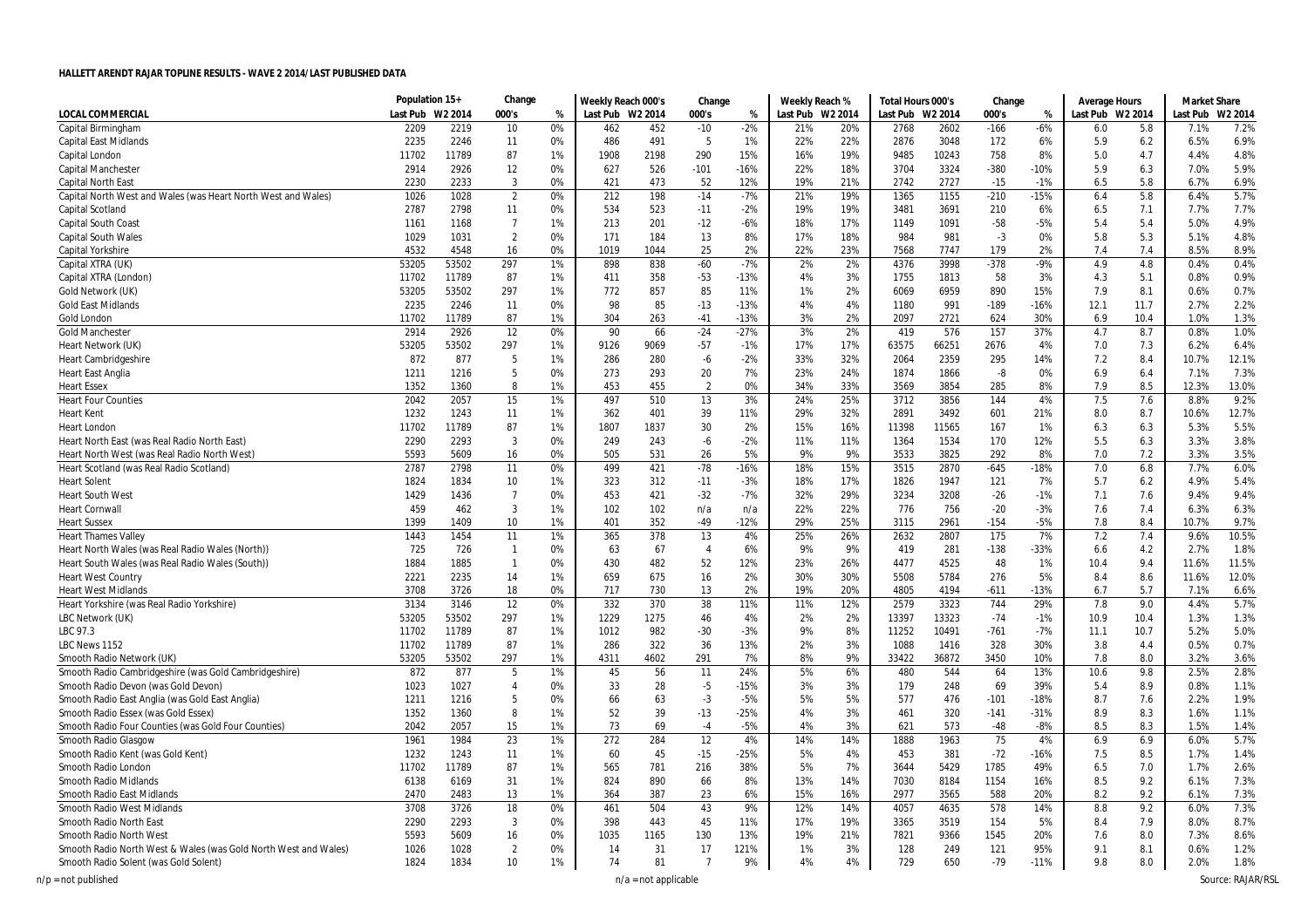|                                                     | Population 15+ |         | Change         |       | Weekly Reach 000's |      | Change         |        | Weekly Reach %   |     | Total Hours 000's |      | Change         |        | Average Hours    |         | <b>Market Share</b> |         |
|-----------------------------------------------------|----------------|---------|----------------|-------|--------------------|------|----------------|--------|------------------|-----|-------------------|------|----------------|--------|------------------|---------|---------------------|---------|
| <b>LOCAL COMMERCIAL</b>                             | Last Pub       | W2 2014 | 000's          | %     | Last Pub W2 2014   |      | 000's          | %      | Last Pub W2 2014 |     | Last Pub W2 2014  |      | 000's          | %      | Last Pub W2 2014 |         | Last Pub            | W2 2014 |
| Smooth Radio South Wales (was Gold South Wales)     | 1029           | 1031    | 2              | 0%    | 53                 | 48   | -5             | -9%    | 5%               | 5%  | 418               | 441  | 23             | 6%     | 7.9              | 9.1     | 2.2%                | 2.2%    |
| Smooth Radio Sussex (was Gold Sussex)               | 1399           | 1409    | 10             | 1%    | 44                 | 34   | $-10$          | $-23%$ | 3%               | 2%  | 341               | 322  | $-19$          | $-6%$  | 7.8              | 9.4     | 1.2%                | 1.1%    |
| Smooth Radio Thames Valley (was Gold Thames Valley) | 1443           | 1454    | 11             | 1%    | 32                 | 37   | 5              | 16%    | 2%               | 3%  | 250               | 368  | 118            | 47%    | 7.9              | 10.0    | 0.9%                | 1.4%    |
| Smooth Radio West Country (was Gold West Country)   | 2221           | 2235    | 14             | 1%    | 115                | 110  | $-5$           | $-4%$  | 5%               | 5%  | 1180              | 1116 | $-64$          | $-5%$  | 10.3             | 10.2    | 2.5%                | 2.3%    |
| <b>XFM Network (UK)</b>                             | 53205          | 53502   | 297            | 1%    | 883                | 926  | 43             | 5%     | 2%               | 2%  | 4466              | 4854 | 388            | 9%     | 5.1              | 5.2     | 0.4%                | 0.5%    |
| <b>XFM London</b>                                   | 11702          | 11789   | 87             | 1%    | 427                | 394  | $-33$          | $-8%$  | 4%               | 3%  | 2818              | 1625 | $-1193$        | $-42%$ | 6.6              | 4.1     | 1.3%                | 0.8%    |
| <b>XFM Manchester</b>                               | 2914           | 2926    | 12             | 0%    | 166                | 231  | 65             | 39%    | 6%               | 8%  | 577               | 1437 | 860            | 149%   | 3.5              | 6.2     | 1.1%                | 2.6%    |
| XFM Scotland (was 96.3 Real XS Glasgow)             | 831            | 830     | $-1$           | 0%    | 69                 | 51   | $-18$          | $-26%$ | 8%               | 6%  | 420               | 226  | $-194$         | $-46%$ | 6.1              | 4.4     | 3.4%                | 1.6%    |
| <b>IOW Radio</b>                                    | 119            | 120     | $\mathbf{1}$   | 1%    | 40                 | 42   | $\overline{2}$ | 5%     | 34%              | 35% | 275               | 275  | $\Omega$       | 0%     | 6.8              | 6.6     | 11.5%               | 10.9%   |
| JACKfm Oxfordshire                                  | 509            | 514     | -5             | 1%    | 88                 | 89   | $\overline{1}$ | 1%     | 17%              | 17% | 351               | 443  | 92             | 26%    | 4.0              | 5.0     | 3.9%                | 5.2%    |
| JACKfm 2 Oxford (was Glide FM 107.9)                | 497            | 502     | 5              | 1%    | 21                 | 31   | 10             | 48%    | 4%               | 6%  | 62                | 153  | 91             | 147%   | 3.0              | $5.0\,$ | 0.7%                | 1.8%    |
| 106 JACKfm (Oxford)                                 | 509            | 514     | 5              | 1%    | 71                 | 69   | $-2$           | $-3%$  | 14%              | 13% | 289               | 291  | $\overline{2}$ | 1%     | 4.1              | 4.2     | 3.2%                | 3.4%    |
| Kingdom FM                                          | 289            | 289     | $\mathbf 0$    | 0%    | 62                 | 64   | $\overline{2}$ | 3%     | 21%              | 22% | 458               | 472  | 14             | 3%     | 7.4              | 7.4     | 8.6%                | 9.0%    |
| kmfm Group                                          | 1081           | 1235    | 154            | 14%   | 149                | 170  | 21             | 14%    | 14%              | 14% | 620               | 836  | 216            | 35%    | 4.2              | 4.9     | 2.6%                | 3.1%    |
| kmfm East                                           | 524            | 564     | 40             | 8%    | 76                 | 90   | 14             | 18%    | 14%              | 16% | 320               | 511  | 191            | 60%    | 4.2              | 5.7     | 2.8%                | 3.9%    |
| kmfm West                                           | 557            | 671     | 114            | 20%   | 74                 | 80   | 6              | 8%     | 13%              | 12% | 301               | 325  | 24             | 8%     | 4.1              | $4.0\,$ | 2.4%                | 2.3%    |
| Lincs FM Group                                      | 2417           | 2424    | $\overline{7}$ | 0%    | 626                | 610  | $-16$          | $-3%$  | 26%              | 25% | 6151              | 5537 | $-614$         | $-10%$ | 9.8              | 9.1     | 11.6%               | 10.8%   |
| Lincs FM 102.2                                      | 924            | 927     | 3              | 0%    | 312                | 313  | $\overline{1}$ | 0%     | 34%              | 34% | 3475              | 3071 | $-404$         | $-12%$ | 11.1             | 9.8     | 16.5%               | 15.5%   |
| <b>Lincs FM Group Yorkshire</b>                     | 1509           | 1512    | $\overline{3}$ | 0%    | 317                | 305  | $-12$          | $-4%$  | 21%              | 20% | 2642              | 2574 | $-68$          | $-3%$  | 8.3              | 8.4     | 8.1%                | 7.9%    |
| Dearne FM                                           | 235            | 237     | $\overline{2}$ | 1%    | 55                 | 50   | $-5$           | $-9%$  | 23%              | 21% | 410               | 379  | $-31$          | $-8%$  | 7.5              | 7.5     | 9.0%                | 8.6%    |
| <b>KCFM 99.8</b>                                    | 442            | 444     | $\overline{2}$ | 0%    | 85                 | 89   | $\overline{4}$ | 5%     | 19%              | 20% | 764               | 775  | 11             | 1%     | 8.9              | 8.7     | 7.3%                | 7.5%    |
| <b>Ridings FM</b>                                   | 300            | 301     | $\mathbf{1}$   | 0%    | 42                 | 43   | $\overline{1}$ | 2%     | 14%              | 14% | 412               | 366  | $-46$          | $-11%$ | 9.9              | 8.5     | 6.6%                | 5.6%    |
| Rother FM                                           | 208            | 209     | $\overline{1}$ | 0%    | 47                 | 35   | $-12$          | $-26%$ | 22%              | 17% | 321               | 269  | $-52$          | $-16%$ | 6.9              | 7.7     | 7.2%                | 6.1%    |
| <b>Trax FM</b>                                      | 374            | 375     | $\overline{1}$ | 0%    | 89                 | 89   | 0              | 0%     | 24%              | 24% | 735               | 785  | 50             | 7%     | 8.3              | 8.8     | 9.1%                | 9.9%    |
| The Local Radio Company Group Total                 | 1983           | 1990    | $\overline{7}$ | 0%    | 535                | 533  | $-2$           | 0%     | 27%              | 27% | 4595              | 4306 | $-289$         | $-6%$  | 8.6              | 8.1     | 11.6%               | 10.9%   |
| 2BR                                                 | 180            | 180     | $\mathbf 0$    | 0%    | 62                 | 58   | $-4$           | $-6%$  | 34%              | 32% | 586               | 545  | $-41$          | $-7%$  | 9.5              | 9.5     | 16.4%               | 15.6%   |
| <b>Minster FM</b>                                   | 306            | 308     | $\overline{2}$ | 1%    | 69                 | 62   | $-7$           | -10%   | 23%              | 20% | 566               | 401  | $-165$         | $-29%$ | 8.2              | 6.4     | 9.7%                | 6.9%    |
| Mix 96                                              | 124            | 127     | 3              | 2%    | 43                 | 41   | $-2$           | $-5%$  | 34%              | 32% | 309               | 249  | $-60$          | $-19%$ | 7.2              | 6.1     | 11.5%               | 9.2%    |
| Spire FM                                            | 117            | 118     | $\mathbf{1}$   | 1%    | 40                 | 40   | 0              | 0%     | 34%              | 34% | 277               | 300  | 23             | 8%     | 6.9              | 7.4     | 12.0%               | 12.1%   |
| Spirit FM                                           | 217            | 218     | $\overline{1}$ | 0%    | 51                 | 57   | 6              | 12%    | 24%              | 26% | 485               | 566  | 81             | 17%    | 9.4              | 9.9     | 11.7%               | 12.9%   |
| <b>Star North East</b>                              | 387            | 387     | $\mathbf 0$    | 0%    | 50                 | 51   | $\mathbf{1}$   | 2%     | 13%              | 13% | 378               | 385  | $\overline{7}$ | 2%     | 7.5              | 7.5     | 5.0%                | 5.2%    |
| Star NE - North (was Durham FM)                     | 212            | 212     | $\mathbf 0$    | 0%    | 16                 | 17   | $\mathbf{1}$   | 6%     | 8%               | 8%  | 98                | 119  | 21             | 21%    | 6.0              | 6.9     | 2.3%                | 2.9%    |
| Star NE - South (was Alpha 103.2)                   | 175            | 175     | $\mathbf{0}$   | 0%    | 34                 | 34   | $\mathbf 0$    | 0%     | 19%              | 19% | 280               | 266  | $-14$          | $-5%$  | 8.3              | 7.9     | 8.6%                | 8.1%    |
| 97.2 Stray FM                                       | 144            | 143     | $-1$           | $-1%$ | 51                 | 49   | $-2$           | $-4%$  | 36%              | 35% | 350               | 321  | $-29$          | $-8%$  | 6.8              | 6.5     | 11.2%               | 10.2%   |
| Sun FM                                              | 271            | 272     | $\overline{1}$ | 0%    | 69                 | 72   | 3              | 4%     | 25%              | 26% | 618               | 560  | $-58$          | $-9%$  | 9.0              | 7.8     | 12.5%               | 11.5%   |
| <b>Wessex FM</b>                                    | 123            | 124     | $\overline{1}$ | $1\%$ | 48                 | 50   | $\overline{2}$ | 4%     | 39%              | 40% | 528               | 485  | $-43$          | $-8%$  | 11.0             | 9.7     | 18.0%               | 16.7%   |
| Yorkshire Coast Radio                               | 114            | 113     | $-1$           | $-1%$ | 51                 | 53   | $\overline{2}$ | 4%     | 44%              | 46% | 499               | 493  | $-6$           | $-1%$  | 9.9              | 9.4     | 20.0%               | 19.9%   |
| Radio Mansfield 103.2                               | 159            | 159     | $\mathbf 0$    | 0%    | 44                 | 38   | -6             | $-14%$ | 28%              | 24% | 383               | 326  | $-57$          | $-15%$ | 8.6              | 8.5     | 11.4%               | 9.7%    |
| <b>Manx Radio</b>                                   | 72             | 72      | $\mathbf 0$    | 0%    | 39                 | 38   | $-1$           | $-3%$  | 54%              | 53% | 426               | 399  | $-27$          | $-6%$  | 11.0             | 10.4    | 27.9%               | 27.0%   |
| Original 106 (Aberdeen)                             | 330            | 344     | 14             | 4%    | 66                 | 80   | 14             | 21%    | 20%              | 23% | 649               | 653  | $\overline{4}$ | 1%     | 9.8              | 8.1     | 10.6%               | 10.7%   |
| <b>Total Orion Midlands</b>                         | 6394           | 6426    | 32             | 1%    | 1183               | 1169 | $-14$          | $-1%$  | 18%              | 18% | 8397              | 8680 | 283            | 3%     | 7.1              | 7.4     | 7.0%                | 7.4%    |
| <b>Orion Midlands FM</b>                            | 6394           | 6426    | 32             | $1\%$ | 1102               | 1079 | $-23$          | $-2%$  | 17%              | 17% | 7838              | 7694 | $-144$         | $-2%$  | 7.1              | 7.1     | 6.5%                | 6.6%    |
| Gem 106 (East Midlands)                             | 2384           | 2397    | 13             | 1%    | 478                | 437  | $-41$          | $-9%$  | 20%              | 18% | 3506              | 3070 | $-436$         | $-12%$ | 7.3              | 7.0     | 7.4%                | 6.5%    |
| Free Radio (West Midlands)                          | 4101           | 4122    | 21             | 1%    | 705                | 734  | 29             | 4%     | 17%              | 18% | 4892              | 5611 | 719            | 15%    | 6.9              | 7.6     | 6.5%                | 7.8%    |
| Free Radio FM (West Midlands)                       | 4101           | 4122    | 21             | 1%    | 625                | 642  | 17             | 3%     | 15%              | 16% | 4332              | 4625 | 293            | 7%     | 6.9              | 7.2     | 5.8%                | 6.5%    |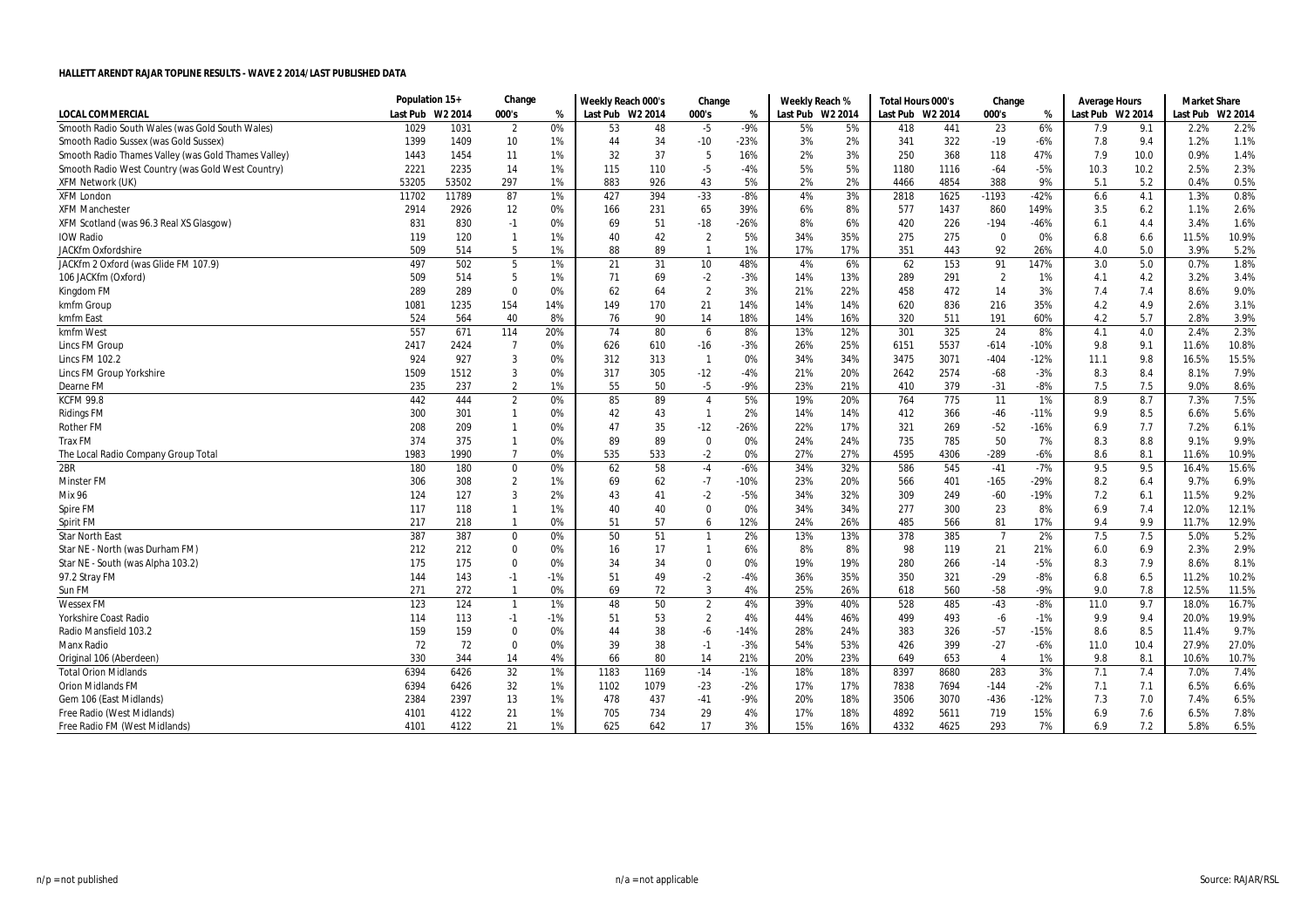|                                                                  | Population 15+ |         | Change         |       | Weekly Reach 000's |      | Change         |        | Weekly Reach %   |     | Total Hours 000's |       | Change         |        | Average Hours    |      | <b>Market Share</b> |         |
|------------------------------------------------------------------|----------------|---------|----------------|-------|--------------------|------|----------------|--------|------------------|-----|-------------------|-------|----------------|--------|------------------|------|---------------------|---------|
| <b>LOCAL COMMERCIAL</b>                                          | Last Pub       | W2 2014 | 000's          | %     | Last Pub W2 2014   |      | 000's          | %      | Last Pub W2 2014 |     | Last Pub W2 2014  |       | 000's          | %      | Last Pub W2 2014 |      | Last Pub            | W2 2014 |
| Free Radio 80s (West Midlands)                                   | 3630           | 3648    | 18             | 0%    | 117                | 138  | 21             | 18%    | 3%               | 4%  | 560               | 986   | 426            | 76%    | 4.8              | 7.1  | 0.9%                | 1.6%    |
| Free Radio (Birmingham & Black Country)                          | 2574           | 2586    | 12             | 0%    | 425                | 432  | $\overline{7}$ | 2%     | 17%              | 17% | 2900              | 3120  | 220            | 8%     | 6.8              | 7.2  | 6.2%                | 7.3%    |
| Free Radio FM (Birmingham & Black Country) (was BRMB and Beacon) | 2574           | 2586    | 12             | 0%    | 373                | 388  | 15             | 4%     | 14%              | 15% | 2477              | 2581  | 104            | 4%     | 6.6              | 6.7  | 5.3%                | 6.0%    |
| Free Radio 80s (Birmingham & Black Country)                      | 2574           | 2586    | 12             | 0%    | 82                 | 77   | $-5$           | $-6%$  | 3%               | 3%  | 423               | 539   | 116            | 27%    | 5.2              | 7.0  | 0.9%                | 1.3%    |
| Free Radio (Coventry & Warwickshire)                             | 680            | 686     | 6              | 1%    | 99                 | 122  | 23             | 23%    | 14%              | 18% | 615               | 1037  | 422            | 69%    | 6.2              | 8.5  | 5.2%                | 9.3%    |
| Free Radio FM (Coventry & Warwickshire) (was Mercia)             | 680            | 686     | 6              | 1%    | 78                 | 93   | 15             | 19%    | 11%              | 14% | 548               | 799   | 251            | 46%    | 7.1              | 8.5  | 4.7%                | 7.1%    |
| Free Radio 80s (Coventry & Warwickshire)                         | 680            | 686     | 6              | 1%    | 23                 | 35   | 12             | 52%    | 3%               | 5%  | 68                | 239   | 171            | 251%   | 3.0              | 6.8  | 0.6%                | 2.1%    |
| Free Radio FM (Herefordshire & Worcestershire) (was Wyvern)      | 471            | 473     | $\overline{2}$ | 0%    | 98                 | 91   | $-7$           | $-7%$  | 21%              | 19% | 845               | 817   | $-28$          | $-3%$  | 8.7              | 9.0  | 9.3%                | 8.8%    |
| Free Radio (Shropshire)                                          | 375            | 376     | $\overline{1}$ | 0%    | 99                 | 96   | $-3$           | $-3%$  | 26%              | 26% | 881               | 804   | $-77$          | $-9%$  | 8.9              | 8.4  | 11.3%               | 9.9%    |
| Free Radio FM (Shropshire) (was Beacon)                          | 375            | 376     | $\overline{1}$ | 0%    | 85                 | 80   | $-5$           | $-6%$  | 23%              | 21% | 771               | 664   | $-107$         | $-14%$ | 9.1              | 8.2  | 9.9%                | 8.2%    |
| Free Radio 80s (Shropshire)                                      | 375            | 376     | $\overline{1}$ | 0%    | 23                 | 22   | $-1$           | $-4%$  | 6%               | 6%  | 111               | 140   | 29             | 26%    | 4.9              | 6.4  | 1.4%                | 1.7%    |
| Palm FM                                                          | 222            | 223     | $\overline{1}$ | 0%    | 48                 | 45   | $-3$           | $-6%$  | 22%              | 20% | 448               | 379   | $-69$          | $-15%$ | 9.3              | 8.4  | 8.5%                | 7.4%    |
| Radio Plymouth                                                   | 259            | 260     | $\overline{1}$ | 0%    | 41                 | 45   | $\overline{4}$ | 10%    | 16%              | 17% | 239               | 298   | 59             | 25%    | 5.8              | 6.6  | 4.3%                | 5.1%    |
| <b>Premier Christian Radio</b>                                   | 11702          | 11789   | 87             | 1%    | 97                 | 241  | 144            | 148%   | 1%               | 2%  | 865               | 2435  | 1570           | 182%   | 8.9              | 10.1 | 0.4%                | 1.2%    |
| Q Radio Network                                                  | 615            | 619     | $\overline{4}$ | 1%    | 91                 | 97   | 6              | 7%     | 15%              | 16% | 766               | 835   | 69             | 9%     | 8.4              | 8.7  | 6.3%                | 6.4%    |
| <b>Total Quidem</b>                                              | 1329           | 1338    | 9              | 1%    | 180                | 178  | $-2$           | $-1%$  | 14%              | 13% | 1226              | 1338  | 112            | 9%     | 6.8              | 7.5  | 4.8%                | 5.3%    |
| Oak FM                                                           | 319            | 322     | 3              | 1%    | 29                 | 29   | $\mathbf 0$    | 0%     | 9%               | 9%  | 154               | 156   | $\overline{2}$ | 1%     | 5.3              | 5.4  | 2.4%                | 2.4%    |
| <b>Total Touch Radio Network</b>                                 | 1010           | 1016    | 6              | 1%    | 151                | 149  | $-2$           | $-1%$  | 15%              | 15% | 1072              | 1182  | 110            | 10%    | 7.1              | 7.9  | 5.7%                | 6.2%    |
| 107.6 Banbury Sound                                              | 83             | 84      | $\overline{1}$ | 1%    | 17                 | 18   | $\mathbf{1}$   | 6%     | 21%              | 22% | 140               | 153   | 13             | 9%     | 8.1              | 8.3  | 8.3%                | 9.5%    |
| Rugby FM                                                         | 78             | 78      | 0              | 0%    | 21                 | 20   | $-1$           | $-5%$  | 26%              | 25% | 187               | 158   | $-29$          | $-16%$ | 9.1              | 8.0  | 11.8%               | 9.9%    |
| <b>Touch FM Staffs</b>                                           | 255            | 256     | $\overline{1}$ | 0%    | 32                 | 33   | $\overline{1}$ | 3%     | 13%              | 13% | 203               | 252   | 49             | 24%    | 6.3              | 7.5  | 3.7%                | 4.5%    |
| 96.2FM Touchradio - Coventry                                     | 298            | 301     | $\overline{3}$ | 1%    | 32                 | 31   | $-1$           | $-3%$  | 11%              | 10% | 182               | 200   | 18             | 10%    | 5.6              | 6.5  | 3.9%                | 4.3%    |
| 102FM Touchradio - Warks, Worcs, Cotswolds                       | 295            | 296     | $\mathbf{1}$   | 0%    | 48                 | 47   | $-1$           | $-2%$  | 16%              | 16% | 360               | 418   | 58             | 16%    | 7.4              | 8.9  | 6.7%                | 7.4%    |
| Reading 107 FM                                                   | 235            | 236     | $\overline{1}$ | 0%    | 19                 | 18   | $-1$           | $-5%$  | 8%               | 8%  | 62                | 76    | 14             | 23%    | 3.2              | 4.2  | 1.6%                | 1.9%    |
| 96.2 The Revolution                                              | 521            | 523     | $\overline{2}$ | 0%    | 33                 | 25   | -8             | $-24%$ | 6%               | 5%  | 349               | 222   | $-127$         | $-36%$ | 10.6             | 8.8  | 3.8%                | 2.3%    |
| Southend & Chelmsford Radio                                      | 493            | 494     | $\overline{1}$ | 0%    | 55                 | 54   | $-1$           | $-2%$  | 11%              | 11% | 407               | 356   | $-51$          | $-13%$ | 7.3              | 6.6  | 3.6%                | 3.3%    |
| 107.5 Sovereign Radio                                            | 154            | 155     | $\overline{1}$ | 1%    | 24                 | 23   | $-1$           | $-4%$  | 16%              | 15% | 161               | 168   | $\overline{7}$ | 4%     | 6.6              | 7.4  | 4.9%                | 5.2%    |
| Sunrise Radio                                                    | 11702          | 11789   | 87             | 1%    | 112                | 320  | 208            | 186%   | 1%               | 3%  | 665               | 2497  | 1832           | 275%   | 6.0              | 7.8  | 0.3%                | 1.2%    |
| Time FM 106.6                                                    | 303            | 305     | $\overline{2}$ | 1%    | 22                 | 23   | $\mathbf{1}$   | 5%     | 7%               | 7%  | 88                | 114   | 26             | 30%    | 4.0              | 5.0  | 1.9%                | 2.4%    |
| <b>Tindle Radio Group</b>                                        | 140            | 139     | $-1$           | $-1%$ | 88                 | 89   | $\mathbf{1}$   | 1%     | 63%              | 65% | 1058              | 1110  | 52             | 5%     | 12.0             | 12.4 | 39.0%               | 40.9%   |
| Channel 103 FM                                                   | 85             | 85      | $\mathbf{0}$   | 0%    | 53                 | 54   | $\overline{1}$ | 2%     | 63%              | 63% | 584               | 571   | $-13$          | $-2%$  | 10.9             | 10.6 | 35.4%               | 35.8%   |
| Island FM 104.7                                                  | 55             | 53      | $-2$           | -4%   | 35                 | 36   | $\overline{1}$ | 3%     | 64%              | 67% | 474               | 539   | 65             | 14%    | 13.6             | 15.1 | 44.6%               | 48.3%   |
| Town and Country Broadcasting (South and West Wales)             | 1726           | 1728    | $\overline{2}$ | 0%    | 302                | 314  | 12             | 4%     | 17%              | 18% | 2046              | 2086  | 40             | 2%     | 6.8              | 6.6  | 5.7%                | 5.8%    |
| 106.3 Bridge FM                                                  | 128            | 128     | $\mathbf 0$    | 0%    | 39                 | 41   | $\overline{2}$ | 5%     | 30%              | 32% | 251               | 265   | 14             | 6%     | 6.5              | 6.5  | 10.3%               | 10.2%   |
| Radio Carmarthenshire and Scarlet FM                             | 130            | 131     | $\overline{1}$ | 1%    | 40                 | 43   | 3              | 8%     | 30%              | 33% | 277               | 336   | 59             | 21%    | 7.0              | 7.9  | 9.2%                | 11.2%   |
| Radio Ceredigion                                                 | 79             | 80      | $\overline{1}$ | 1%    | 17                 | 18   | $\mathbf{1}$   | 6%     | 22%              | 22% | 140               | 136   | $-4$           | $-3%$  | 8.2              | 7.7  | 7.1%                | 6.9%    |
| Nation Hits! (was Nation 80s)                                    | 472            | 472     | $\mathbf 0$    | 0%    | 31                 | 35   | $\overline{4}$ | 13%    | 7%               | 7%  | 194               | 187   | $-7$           | $-4%$  | 6.2              | 5.4  | 1.8%                | 1.8%    |
| <b>Nation Radio</b>                                              | 1506           | 1508    | $\overline{2}$ | 0%    | 169                | 173  | 4              | 2%     | 11%              | 12% | 664               | 688   | 24             | 4%     | 3.9              | 4.0  | 2.2%                | 2.3%    |
| 102.5 Radio Pembrokeshire                                        | 100            | 101     | $\overline{1}$ | 1%    | 44                 | 45   | $\mathbf{1}$   | 2%     | 44%              | 45% | 454               | 446   | -8             | $-2%$  | 10.3             | 9.9  | 18.4%               | 18.6%   |
| <b>Total UKRD</b>                                                | 1628           | 1634    | 6              | 0%    | 440                | 410  | $-30$          | $-7%$  | 27%              | 25% | 4177              | 3985  | $-192$         | $-5%$  | 9.5              | 9.7  | 11.5%               | 11.1%   |
| The Bee                                                          | 451            | 451     | $\mathbf 0$    | 0%    | 52                 | 52   | $\mathbf 0$    | 0%     | 11%              | 11% | 494               | 497   | $\overline{3}$ | 1%     | 9.5              | 9.6  | 5.9%                | 6.1%    |
| <b>Total Eagle</b>                                               | 540            | 542     | $\overline{2}$ | 0%    | 161                | 141  | $-20$          | $-12%$ | 30%              | 26% | 1229              | 1197  | $-32$          | $-3%$  | 7.6              | 8.5  | 11.3%               | 10.8%   |
| Eagle Extra                                                      | 540            | 542     | $\overline{2}$ | 0%    | 5                  | 3    | $-2$           | $-40%$ | 1%               | 1%  | $\Omega$          | 32    | 23             | 256%   | 1.8              | 11.2 | 0.1%                | 0.3%    |
| 96.4 Eagle Radio                                                 | 540            | 542     | $\overline{2}$ | 0%    | 158                | 139  | $-19$          | $-12%$ | 29%              | 26% | 1221              | 1165  | $-56$          | $-5%$  | 7.7              | 8.4  | 11.2%               | 10.5%   |
| <b>KL.FM 96.7</b>                                                | 153            | 154     | $\mathbf{1}$   | 1%    | 47                 | 48   | $\overline{1}$ | 2%     | 31%              | 31% | 538               | 607   | 69             | 13%    | 11.4             | 12.8 | 14.8%               | 16.9%   |
| Pirate FM                                                        | 483            | 486     | $\overline{3}$ | 1%    | 177                | 178  | $\overline{1}$ | 1%     | 37%              | 37% | 1813              | 1668  | $-145$         | $-8%$  | 10.3             | 9.4  | 13.9%               | 13.1%   |
| UTV Radio (inc. talkSPORT)                                       | 53205          | 53502   | 297            | 1%    | 4426               | 4456 | 30             | 1%     | 8%               | 8%  | 33152             | 33934 | 782            | 2%     | 7.5              | 7.6  | 3.2%                | 3.3%    |
| UTV Radio (excl. talkSPORT)                                      | 6875           | 6846    | -29            | 0%    | 1392               | 1380 | $-12$          | $-1%$  | 20%              | 20% | 12676             | 12275 | $-401$         | $-3%$  | 9.1              | 8.9  | 9.6%                | 9.2%    |
| 107.6 Juice FM                                                   | 1061           | 1063    | $\overline{2}$ | 0%    | 230                | 228  | $-2$           | $-1%$  | 22%              | 21% | 1744              | 1895  | 151            | 9%     | 7.6              | 8.3  | 8.0%                | 8.5%    |
| Peak 107 FM                                                      | 420            | 420     | $\mathbf{0}$   | 0%    | 100                | 106  | 6              | 6%     | 24%              | 25% | 813               | 973   | 160            | 20%    | 8.1              | 9.1  | 9.3%                | 11.0%   |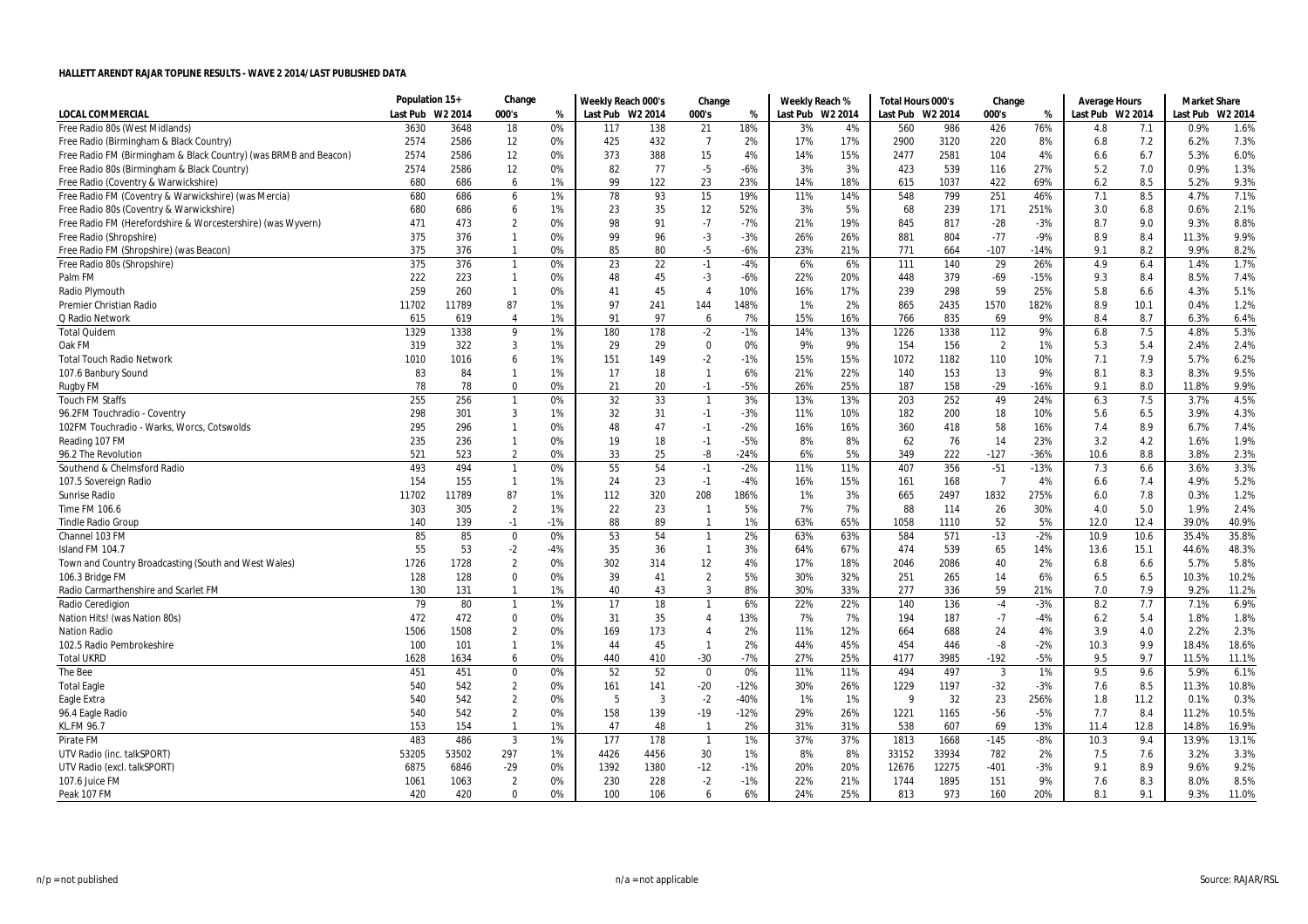|                                      | Population 15+ |               | Change         |       | Weekly Reach 000's |      | Change         |        | Weekly Reach %   |     | Total Hours 000's |       | Change         |        | Average Hours    |      | <b>Market Share</b> |         |
|--------------------------------------|----------------|---------------|----------------|-------|--------------------|------|----------------|--------|------------------|-----|-------------------|-------|----------------|--------|------------------|------|---------------------|---------|
| LOCAL COMMERCIAL                     | Last Pub       | W2 2014       | 000's          | %     | Last Pub W2 2014   |      | 000's          | %      | Last Pub W2 2014 |     | Last Pub W2 2014  |       | 000's          | %      | Last Pub W2 2014 |      | Last Pub            | W2 2014 |
| The Pulse/Pulse 2                    | 880            | 882           | $\overline{2}$ | 0%    | 148                | 128  | $-20$          | $-14%$ | 17%              | 15% | 1173              | 809   | $-364$         | $-31%$ | 7.9              | 6.3  | 8.0%                | 5.5%    |
| The Pulse                            | 880            | 882           | $\overline{2}$ | 0%    | 133                | 113  | $-20$          | $-15%$ | 15%              | 13% | 938               | 625   | $-313$         | $-33%$ | 7.0              | 5.5  | 6.4%                | 4.3%    |
| Pulse 2                              | 880            | 882           | $\overline{2}$ | 0%    | 28                 | 27   | $-1$           | $-4%$  | 3%               | 3%  | 235               | 184   | $-51$          | $-22%$ | 8.3              | 6.7  | 1.6%                | 1.3%    |
| Signal 107                           | 1021           | 1025          | 4              | 0%    | 30                 | 24   | -6             | $-20%$ | 3%               | 2%  | 286               | 256   | $-30$          | $-10%$ | 9.6              | 10.5 | 1.5%                | 1.3%    |
| Signal One & Signal Two              | 794            | 797           | 3              | 0%    | 332                | 304  | $-28$          | $-8%$  | 42%              | 38% | 4043              | 3655  | $-388$         | $-10%$ | 12.2             | 12.0 | 24.4%               | 22.2%   |
| Signal One                           | 794            | 797           | $\mathbf{3}$   | 0%    | 302                | 267  | $-35$          | $-12%$ | 38%              | 33% | 3066              | 2492  | $-574$         | $-19%$ | 10.1             | 9.3  | 18.5%               | 15.2%   |
| Signal Two                           | 794            | 797           | $\mathbf{3}$   | 0%    | 71                 | 76   | 5              | 7%     | 9%               | 10% | 977               | 1163  | 186            | 19%    | 13.7             | 15.2 | 5.9%                | 7.1%    |
| Total Swansea Sound/96.4 FM The Wave | 472            | 472           | $\mathbf 0$    | 0%    | 175                | 172  | -3             | $-2%$  | 37%              | 36% | 1684              | 1652  | $-32$          | $-2%$  | 9.7              | 9.6  | 15.7%               | 16.0%   |
| Swansea Sound - 1170 MW              | 472            | 472           | $\Omega$       | 0%    | 59                 | 61   | $\overline{2}$ | 3%     | 12%              | 13% | 451               | 505   | 54             | 12%    | 7.7              | 8.2  | 4.2%                | 4.9%    |
| 96.4 FM The Wave                     | 472            | 472           | $\mathbf 0$    | 0%    | 140                | 135  | $-5$           | $-4%$  | 30%              | 29% | 1233              | 1147  | $-86$          | $-7%$  | 8.8              | 8.5  | 11.5%               | 11.1%   |
| U105                                 | 887            | 889           | $\overline{2}$ | 0%    | 192                | 179  | $-13$          | $-7%$  | 22%              | 20% | 2022              | 1472  | $-550$         | $-27%$ | 10.5             | 8.2  | 12.6%               | 9.5%    |
| Radio Wave 96.5 FM                   | 235            | 234           | $-1$           | 0%    | 81                 | 75   | -6             | $-7%$  | 35%              | 32% | 780               | 655   | $-125$         | $-16%$ | 9.6              | 8.7  | 16.8%               | 13.8%   |
| 102.4 Wish/107.2 Wire/107.4 Tower FM | 1156           | 1118          | $-38$          | $-3%$ | 158                | 159  | $\mathbf{1}$   | 1%     | 14%              | 14% | 898               | 926   | 28             | 3%     | 5.7              | 5.8  | 4.3%                | 4.4%    |
| 107.4 Tower FM                       | 451            | 441           | $-10$          | $-2%$ | 49                 | 45   | -4             | $-8%$  | 11%              | 10% | 290               | 307   | 17             | 6%     | 5.9              | 6.8  | 3.9%                | 4.0%    |
| 107.2 Wire FM                        | 288            | 271           | $-17$          | $-6%$ | 49                 | 51   | $\overline{2}$ | 4%     | 17%              | 19% | 239               | 237   | $-2$           | $-1%$  | 4.8              | 4.7  | 4.4%                | 4.6%    |
| 102.4 Wish FM                        | 476            | 456           | $-20$          | $-4%$ | 60                 | 63   | $\overline{3}$ | 5%     | 13%              | 14% | 368               | 383   | 15             | 4%     | 6.2              | 6.1  | 4.2%                | 4.3%    |
| <b>BBC Local Radio in England</b>    | 43021          | 43253         | 232            | 1%    | 6917               | 6823 | $-94$          | $-1%$  | 16%              | 16% | 65471             | 59763 | $-5708$        | $-9%$  | 9.5              | 8.8  | 7.8%                | 7.2%    |
| <b>BBC Radio Berkshire</b>           | 817            | 821           | $\overline{4}$ | 0%    | 142                | 141  | $-1$           | $-1%$  | 17%              | 17% | 1090              | 1025  | $-65$          | $-6%$  | 7.6              | 7.3  | 7.3%                | 6.9%    |
| <b>BBC Radio Bristol</b>             | 888            | 893           | 5              | 1%    | 101                | 127  | 26             | 26%    | 11%              | 14% | 899               | 1013  | 114            | 13%    | 8.9              | 8.0  | 5.2%                | 5.6%    |
| <b>BBC Radio Cambridgeshire</b>      | 737            | 743           | 6              | 1%    | 143                | 119  | $-24$          | $-17%$ | 19%              | 16% | 1329              | 1086  | $-243$         | $-18%$ | 9.3              | 9.1  | 8.0%                | 6.5%    |
| <b>BBC Radio Cornwall</b>            | 458            | 461           | $\overline{3}$ | 1%    | 154                | 169  | 15             | 10%    | 34%              | 37% | 1908              | 2126  | 218            | 11%    | 12.4             | 12.6 | 15.5%               | 17.7%   |
| <b>BBC Coventry and Warwickshire</b> | 690            | 695           | 5              | 1%    | 96                 | 85   | $-11$          | $-11%$ | 14%              | 12% | 873               | 669   | $-204$         | $-23%$ | 9.1              | 7.8  | 7.3%                | 5.8%    |
| <b>BBC Radio Cumbria</b>             | 407            | 408           | $\mathbf{1}$   | 0%    | 121                | 123  | $\overline{2}$ | 2%     | 30%              | 30% | 973               | 1126  | 153            | 16%    | 8.0              | 9.1  | 11.7%               | 13.9%   |
| <b>BBC Radio Derby</b>               | 653            | 655           | $\overline{2}$ | 0%    | 157                | 147  | $-10$          | $-6%$  | 24%              | 22% | 1248              | 1395  | 147            | 12%    | 8.0              | 9.5  | 9.2%                | 10.7%   |
| <b>BBC Radio Devon</b>               | 971            | 975           | $\overline{4}$ | 0%    | 208                | 199  | -9             | $-4%$  | 21%              | 20% | 2245              | 1935  | $-310$         | $-14%$ | 10.8             | 9.7  | 10.2%               | 8.8%    |
| <b>BBC</b> Essex                     | 1289           | 1298          | 9              | 1%    | 218                | 228  | 10             | 5%     | 17%              | 18% | 2714              | 2662  | $-52$          | $-2%$  | 12.4             | 11.7 | 9.5%                | 9.1%    |
| <b>BBC Radio Gloucestershire</b>     | 499            | 501           | $\overline{2}$ | 0%    | 85                 | 92   | $\overline{7}$ | 8%     | 17%              | 18% | 776               | 714   | $-62$          | $-8%$  | 9.2              | 7.7  | 7.0%                | 6.3%    |
| <b>BBC Hereford &amp; Worcester</b>  | 502            | 504           | $\overline{2}$ | 0%    | 102                | 119  | 17             | 17%    | 20%              | 24% | 1026              | 1038  | 12             | 1%     | 10.1             | 8.7  | 10.5%               | 11.0%   |
| <b>BBC Radio Humberside</b>          | 765            | 767           | $\overline{2}$ | 0%    | 205                | 211  | 6              | 3%     | 27%              | 27% | 2481              | 1982  | $-499$         | $-20%$ | 12.1             | 9.4  | 13.4%               | 12.0%   |
| <b>BBC Radio Kent</b>                | 1452           | 1465          | 13             | 1%    | 254                | 245  | $-9$           | $-4%$  | 17%              | 17% | 2475              | 2256  | $-219$         | $-9%$  | 9.7              | 9.2  | 7.5%                | 6.9%    |
| <b>BBC Radio Lancashire</b>          | 1187           | 1190          | 3              | 0%    | 212                | 197  | $-15$          | $-7%$  | 18%              | 17% | 1909              | 1594  | $-315$         | $-17%$ | 9.0              | 8.1  | 7.6%                | 7.0%    |
| <b>BBC Radio Leeds</b>               | 1641           | 1647          | 6              | 0%    | 222                | 207  | $-15$          | $-7%$  | 14%              | 13% | 1440              | 1441  | $\overline{1}$ | 0%     | 6.5              | 7.0  | 4.9%                | 5.0%    |
| <b>BBC Radio Leicester</b>           | 834            | 839           | 5              | 1%    | 168                | 202  | 34             | 20%    | 20%              | 24% | 1726              | 2247  | 521            | 30%    | 10.3             | 11.1 | 9.9%                | 13.6%   |
| <b>BBC Radio Lincolnshire</b>        | 550            | 552           | $\overline{2}$ | 0%    | 120                | 104  | $-16$          | $-13%$ | 22%              | 19% | 1532              | 1512  | $-20$          | $-1%$  | 12.8             | 14.5 | 12.5%               | 12.4%   |
| BBC London 94.9                      |                |               | 87             | 1%    |                    | 572  | 129            | 29%    | 4%               | 5%  | 2803              | 3135  | 332            | 12%    |                  | 5.5  | 1.3%                | 1.5%    |
|                                      | 11702<br>2204  | 11789<br>2214 | 10             | 0%    | 443<br>201         | 189  |                | $-6%$  | 9%               | 9%  | 1439              | 1689  |                | 17%    | 6.3<br>7.2       | 8.9  | 3.6%                | 4.0%    |
| <b>BBC Radio Manchester</b>          |                |               | $\overline{2}$ | 0%    |                    |      | $-12$          | $-8%$  |                  |     |                   |       | 250            | $-4%$  |                  |      |                     |         |
| <b>BBC Radio Merseyside</b>          | 1664           | 1666          |                |       | 368                | 339  | $-29$          |        | 22%              | 20% | 4063              | 3888  | $-175$         |        | 11.0             | 11.5 | 12.2%               | 11.4%   |
| <b>BBC Radio Newcastle</b>           | 1443           | 1444          | $\mathbf{1}$   | 0%    | 334                | 278  | $-56$          | $-17%$ | 23%              | 19% | 2742              | 2276  | $-466$         | $-17%$ | 8.2              | 8.2  | 10.4%               | 9.1%    |
| <b>BBC Radio Norfolk</b>             | 772            | 775           | 3              | 0%    | 175                | 204  | 29             | 17%    | 23%              | 26% | 1879              | 1957  | 78             | 4%     | 10.8             | 9.6  | 11.3%               | 11.6%   |
| <b>BBC Radio Northampton</b>         | 486            | 490           | $\overline{4}$ | 1%    | 84                 | 89   | 5              | 6%     | 17%              | 18% | 928               | 951   | 23             | 2%     | 11.1             | 10.7 | 9.6%                | 10.2%   |
| <b>BBC Radio Nottingham</b>          | 799            | 804           | 5              | 1%    | 168                | 157  | $-11$          | $-7%$  | 21%              | 20% | 1751              | 1555  | $-196$         | $-11%$ | 10.4             | 9.9  | 11.8%               | 10.0%   |
| <b>BBC Radio Oxford</b>              | 523            | 529           | 6              | 1%    | 79                 | 89   | 10             | 13%    | 15%              | 17% | 690               | 776   | 86             | 12%    | 8.8              | 8.7  | 7.5%                | 8.7%    |
| <b>BBC Radio Sheffield</b>           | 1292           | 1297          | 5              | 0%    | 242                | 254  | 12             | 5%     | 19%              | 20% | 1911              | 1856  | $-55$          | $-3%$  | 7.9              | 7.3  | 7.7%                | 7.3%    |
| <b>BBC Radio Shropshire</b>          | 395            | 397           | $\overline{2}$ | 1%    | 116                | 106  | $-10$          | $-9%$  | 29%              | 27% | 1112              | 1286  | 174            | 16%    | 9.6              | 12.2 | 13.9%               | 14.7%   |
| <b>Total BBC Radio Solent</b>        | 1769           | 1778          | 9              | 1%    | 294                | 288  | -6             | $-2%$  | 17%              | 16% | 2993              | 2981  | $-12$          | 0%     | 10.2             | 10.4 | 8.2%                | 8.2%    |
| <b>BBC</b> Somerset                  | 445            | 447           | $\overline{2}$ | 0%    | 71                 | 61   | $-10$          | $-14%$ | 16%              | 14% | 540               | 489   | $-51$          | $-9%$  | 7.7              | 8.0  | 5.6%                | 4.8%    |
| <b>BBC Radio Stoke</b>               | 614            | 616           | $\overline{2}$ | 0%    | 156                | 127  | $-29$          | $-19%$ | 25%              | 21% | 1512              | 1253  | $-259$         | $-17%$ | 9.7              | 9.9  | 11.7%               | 9.7%    |
| <b>BBC Radio Suffolk</b>             | 541            | 542           | $\mathbf{1}$   | 0%    | 129                | 123  | -6             | $-5%$  | 24%              | 23% | 1331              | 1267  | $-64$          | $-5%$  | 10.4             | 10.3 | 11.7%               | 11.4%   |
| <b>BBC Sussex and BBC Surrey</b>     | 2547           | 2563          | 16             | 1%    | 251                | 236  | $-15$          | $-6%$  | 10%              | 9%  | 1861              | 2200  | 339            | 18%    | 7.4              | 9.3  | 3.6%                | 4.0%    |
| <b>BBC Radio Tees</b>                | 793            | 794           | $\overline{1}$ | 0%    | 134                | 138  | $\overline{4}$ | 3%     | 17%              | 17% | 1062              | 1013  | $-49$          | $-5%$  | 7.9              | 7.3  | 7.3%                | 7.0%    |
| <b>BBC Three Counties Radio</b>      | 1330           | 1342          | 12             | 1%    | 173                | 151  | $-22$          | $-13%$ | 13%              | 11% | 1479              | 976   | $-503$         | $-34%$ | 8.6              | 6.5  | 5.5%                | 3.5%    |